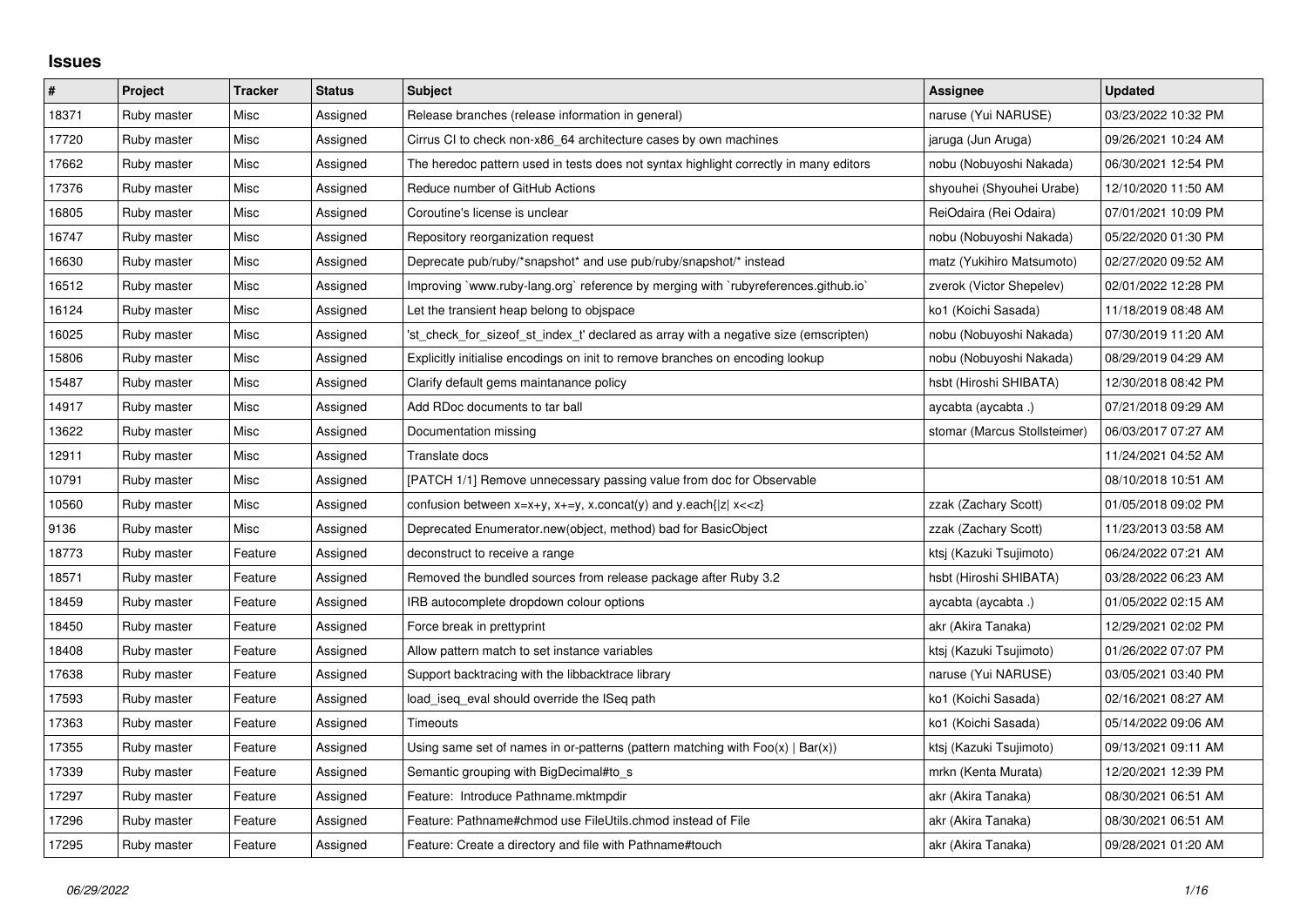| $\vert$ # | Project     | <b>Tracker</b> | <b>Status</b> | <b>Subject</b>                                                                  | <b>Assignee</b>                   | <b>Updated</b>      |
|-----------|-------------|----------------|---------------|---------------------------------------------------------------------------------|-----------------------------------|---------------------|
| 17294     | Ruby master | Feature        | Assigned      | Feature: Allow method chaining with Pathname#mkpath Pathname#rmtree             | akr (Akira Tanaka)                | 08/30/2021 06:52 AM |
| 17291     | Ruby master | Feature        | Assigned      | Optimize __send__ call                                                          | matz (Yukihiro Matsumoto)         | 01/12/2021 05:47 AM |
| 17111     | Ruby master | Feature        | Assigned      | Improve performance of Net::HTTPHeader#set_form by 40%                          | naruse (Yui NARUSE)               | 08/10/2020 05:36 AM |
| 16963     | Ruby master | Feature        | Assigned      | Remove English.rb from Ruby 2.8/3.0                                             | hsbt (Hiroshi SHIBATA)            | 06/19/2020 09:48 AM |
| 16937     | Ruby master | Feature        | Assigned      | Add DNS over HTTP to Resolv                                                     | akr (Akira Tanaka)                | 12/10/2020 09:15 AM |
| 16461     | Ruby master | Feature        | Assigned      | Proc#using                                                                      | matz (Yukihiro Matsumoto)         | 12/10/2020 09:10 AM |
| 16350     | Ruby master | Feature        | Assigned      | ArithmeticSequence#member? can result in infinite loop                          | mrkn (Kenta Murata)               | 05/29/2020 10:26 PM |
| 16027     | Ruby master | Feature        | Assigned      | Update Ruby's dtrace / USDT API to match what is exposed via the TracePoint API | ko1 (Koichi Sasada)               | 08/03/2019 02:41 AM |
| 16012     | Ruby master | Feature        | Assigned      | Add a (small) test-install suite?                                               | hsbt (Hiroshi SHIBATA)            | 07/30/2019 08:13 AM |
| 15939     | Ruby master | Feature        | Assigned      | Dump symbols reference to their fstr in ObjectSpace.dump()                      | ko1 (Koichi Sasada)               | 08/08/2019 09:38 PM |
| 15878     | Ruby master | Feature        | Assigned      | Make exit faster by not running GC                                              | ko1 (Koichi Sasada)               | 07/29/2019 07:48 AM |
| 15628     | Ruby master | Feature        | Assigned      | init_inetsock_internal should fallback to IPv4 if IPv6 is unreachable           | Glass_saga (Masaki<br>Matsushita) | 09/25/2020 05:42 AM |
| 15371     | Ruby master | Feature        | Assigned      | <b>IRB with ARGV</b>                                                            | aycabta (aycabta .)               | 02/14/2020 11:35 AM |
| 15281     | Ruby master | Feature        | Assigned      | Speed up Set#intersect with size check.                                         | knu (Akinori MUSHA)               | 08/11/2020 02:43 AM |
| 15239     | Ruby master | Feature        | Assigned      | [patch] test-spec win32ole                                                      | suke (Masaki Suketa)              | 12/29/2019 01:04 PM |
| 15166     | Ruby master | Feature        | Assigned      | 2.5 times faster implementation than current gcd implmentation                  | watson1978 (Shizuo Fujita)        | 04/26/2019 09:12 PM |
| 15047     | Ruby master | Feature        | Assigned      | Documentation and more functions for Hash functions in C API                    |                                   | 03/20/2019 01:24 AM |
| 14922     | Ruby master | Feature        | Assigned      | Resolv getaddresses ignores AAAA records for IPv6                               | akr (Akira Tanaka)                | 11/13/2020 04:01 AM |
| 14901     | Ruby master | Feature        | Assigned      | [PATCH] do not block SIGCHLD in normal Ruby Threads                             | normalperson (Eric Wong)          | 07/19/2021 05:23 AM |
| 14737     | Ruby master | Feature        | Assigned      | Split default gems into separate directory structure                            | hsbt (Hiroshi SHIBATA)            | 09/02/2020 06:00 PM |
| 14476     | Ruby master | Feature        | Assigned      | Adding same_all? for checking whether all items in an Array are same            | mrkn (Kenta Murata)               | 08/28/2020 01:10 PM |
| 14412     | Ruby master | Feature        | Assigned      | DRb UNIX on local machine: add support for getpeereid()                         | seki (Masatoshi Seki)             | 01/28/2018 12:51 PM |
| 14397     | Ruby master | Feature        | Assigned      | public, protected and private should return their arguments instead of self     | matz (Yukihiro Matsumoto)         | 12/10/2018 07:08 AM |
| 14066     | Ruby master | Feature        | Assigned      | Add CAA DNS RR on Resolv                                                        | akr (Akira Tanaka)                | 11/10/2017 06:50 AM |
| 13847     | Ruby master | Feature        | Assigned      | Gem activated problem for default gems                                          |                                   | 12/10/2020 08:53 AM |
| 13821     | Ruby master | Feature        | Assigned      | Allow fibers to be resumed across threads                                       | ko1 (Koichi Sasada)               | 02/15/2019 10:09 AM |
| 13721     | Ruby master | Feature        | Assigned      | [PATCH] net/imap: dedupe attr keys in Net::IMAP::FetchData                      | normalperson (Eric Wong)          | 07/27/2017 09:51 AM |
| 13610     | Ruby master | Feature        | Assigned      | IPAddr doesn't provide helpful methods to get the subnet or IP address          | knu (Akinori MUSHA)               | 10/20/2017 01:13 AM |
| 13604     | Ruby master | Feature        | Assigned      | Exposing alternative interface of readline                                      | aycabta (aycabta.)                | 01/20/2020 05:34 AM |
| 13577     | Ruby master | Feature        | Assigned      | Digest.file accidentally receives File object but uses file path                | nobu (Nobuyoshi Nakada)           | 05/20/2017 06:50 PM |
| 13534     | Ruby master | Feature        | Assigned      | Checking installation results of default gems                                   | hsbt (Hiroshi SHIBATA)            | 07/26/2018 02:16 AM |
| 13516     | Ruby master | Feature        | Assigned      | Improve the text of the circular require warning                                | nobu (Nobuyoshi Nakada)           | 08/31/2017 05:49 AM |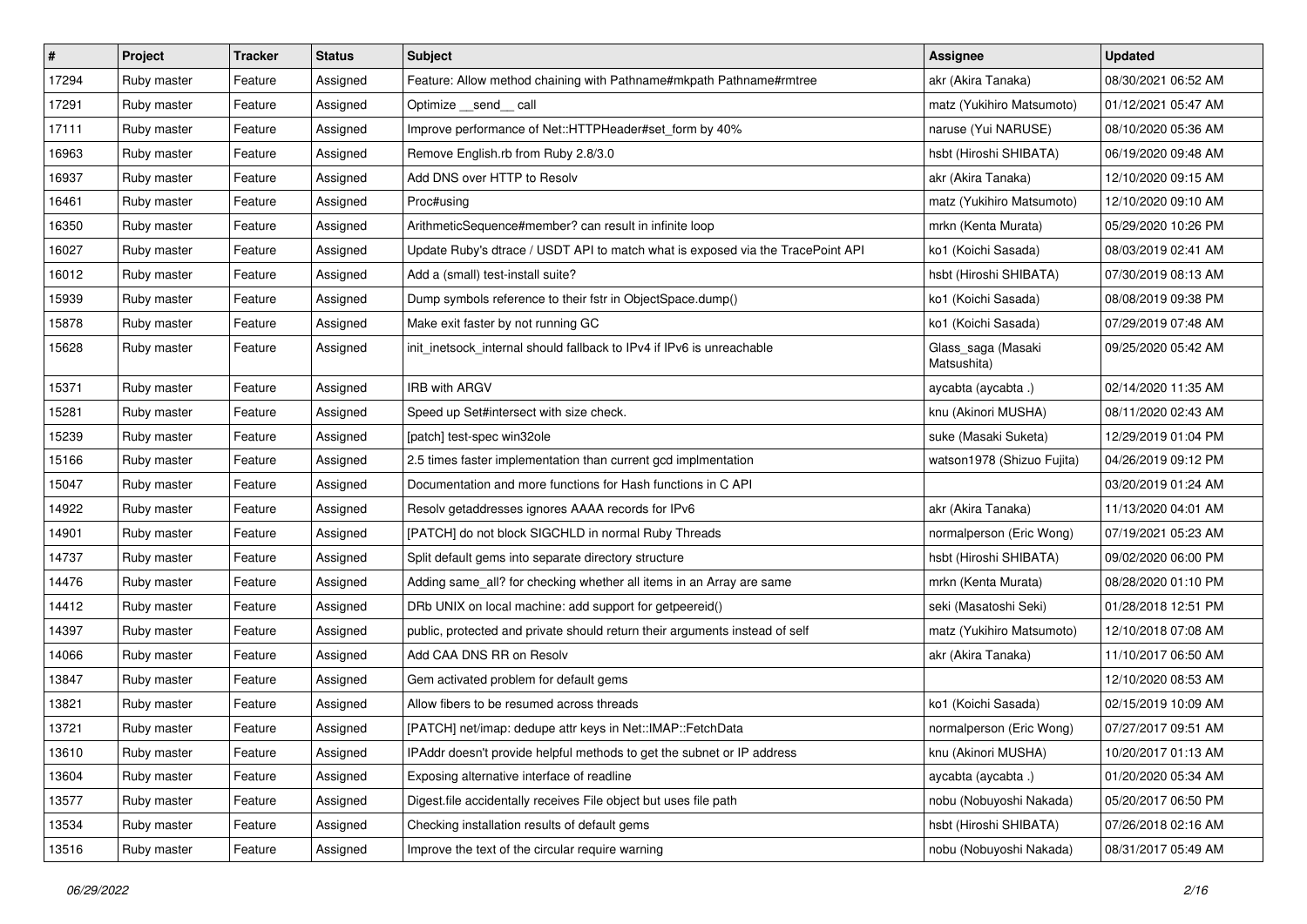| $\vert$ # | Project     | <b>Tracker</b> | <b>Status</b> | Subject                                                                                                                 | <b>Assignee</b>                     | <b>Updated</b>      |
|-----------|-------------|----------------|---------------|-------------------------------------------------------------------------------------------------------------------------|-------------------------------------|---------------------|
| 13508     | Ruby master | Feature        | Assigned      | How remove/refactor code related mathn library.                                                                         | hsbt (Hiroshi SHIBATA)              | 12/25/2017 06:15 PM |
| 13388     | Ruby master | Feature        | Assigned      | gc.c: Add GC.get_parameters and .set_parameters                                                                         | ko1 (Koichi Sasada)                 | 03/30/2017 10:52 AM |
| 13252     | Ruby master | Feature        | Assigned      | C API for creating strings without copying                                                                              | ko1 (Koichi Sasada)                 | 04/17/2017 07:22 AM |
| 13221     | Ruby master | Feature        | Assigned      | [PATCH] gems/bundled_gems: add "curses" RubyGem                                                                         | naruse (Yui NARUSE)                 | 09/25/2017 06:32 PM |
| 13129     | Ruby master | Feature        | Assigned      | Refinements cannot refine method_missing and respond_to_missing?                                                        | matz (Yukihiro Matsumoto)           | 07/03/2021 10:45 PM |
| 13047     | Ruby master | Feature        | Assigned      | Use String literal instead of `String#+` for multiline pretty-printing of multiline strings                             | akr (Akira Tanaka)                  | 02/22/2017 07:09 AM |
| 12848     | Ruby master | Feature        | Assigned      | Crazy idea: Allow regex definition for methods (Do not take it seriously please)                                        |                                     | 10/18/2016 12:17 AM |
| 12813     | Ruby master | Feature        | Assigned      | Calling chunk_while, slice_after, slice_before, slice_when with no block                                                | matz (Yukihiro Matsumoto)           | 12/06/2016 12:58 PM |
| 12676     | Ruby master | Feature        | Assigned      | Significant performance increase, and code conciseness, for prime division method in<br>prime.rb                        | marcandre (Marc-Andre<br>Lafortune) | 11/18/2016 03:46 PM |
| 12656     | Ruby master | Feature        | Assigned      | Expand short paths with File.expand path                                                                                | cruby-windows                       | 01/31/2018 02:31 PM |
| 12653     | Ruby master | Feature        | Assigned      | Use wide WinAPI for rb_w32_getcwd                                                                                       | usa (Usaku NAKAMURA)                | 09/12/2016 06:35 AM |
| 12639     | Ruby master | Feature        | Assigned      | Speed up require in RubyGems by 5x                                                                                      | hsbt (Hiroshi SHIBATA)              | 07/26/2018 02:12 AM |
| 12543     | Ruby master | Feature        | Assigned      | explicit tail call syntax: foo() then return                                                                            | matz (Yukihiro Matsumoto)           | 04/18/2021 03:02 PM |
| 12497     | Ruby master | Feature        | Assigned      | GMP version of divmod may be slower                                                                                     | akr (Akira Tanaka)                  | 08/10/2016 03:11 AM |
| 12354     | Ruby master | Feature        | Assigned      | PKey::EC Can't output public key pem when private key exists                                                            | rhenium (Kazuki Yamaguchi)          | 07/24/2019 10:57 PM |
| 12281     | Ruby master | Feature        | Assigned      | Allow lexically scoped use of refinements with `using {}` block syntax                                                  | shugo (Shugo Maeda)                 | 06/13/2016 07:44 AM |
| 12020     | Ruby master | Feature        | Assigned      | Documenting Ruby memory model                                                                                           | ko1 (Koichi Sasada)                 | 12/23/2021 11:40 PM |
| 11955     | Ruby master | Feature        | Assigned      | Expose Object that Receives logs in Logger                                                                              | sonots (Naotoshi Seo)               | 11/09/2017 11:35 AM |
| 11816     | Ruby master | Feature        | Assigned      | Partial safe navigation operator                                                                                        | matz (Yukihiro Matsumoto)           | 04/14/2020 08:02 AM |
| 11625     | Ruby master | Feature        | Assigned      | Unlock GVL for SHA1 calculations                                                                                        |                                     | 09/25/2018 11:26 AM |
| 11527     | Ruby master | Feature        | Assigned      | IPAddr#mask addr isn't a method                                                                                         | knu (Akinori MUSHA)                 | 11/07/2018 04:12 PM |
| 11322     | Ruby master | Feature        | Assigned      | OpenUri: RuntimeError: HTTP redirection loop                                                                            | akr (Akira Tanaka)                  | 11/13/2020 03:52 AM |
| 11028     | Ruby master | Feature        | Assigned      | standalone running single file ( zipped archives of ruby code) running **without installation**<br>using "gem install " | matz (Yukihiro Matsumoto)           | 04/04/2015 01:44 AM |
| 10782     | Ruby master | Feature        | Assigned      | Patch: Add constants for BigDecimal for ZERO, ONE, TEN                                                                  | mrkn (Kenta Murata)                 | 05/21/2015 08:13 AM |
| 10637     | Ruby master | Feature        | Assigned      | Puppet orchestration on vagrant fails with Error: Non-HTTP proxy URI                                                    | akr (Akira Tanaka)                  | 09/23/2020 10:23 PM |
| 10481     | Ruby master | Feature        | Assigned      | Add "if" and "unless" clauses to rescue statements                                                                      | matz (Yukihiro Matsumoto)           | 01/18/2015 02:46 PM |
| 10459     | Ruby master | Feature        | Assigned      | [PATCH] rfc3339 method for Time                                                                                         | akr (Akira Tanaka)                  | 05/21/2015 08:14 AM |
| 10129     | Ruby master | Feature        | Assigned      | More descriptive error message for failed net/http requests                                                             | akr (Akira Tanaka)                  | 01/05/2018 09:01 PM |
| 10038     | Ruby master | Feature        | Assigned      | Extend ObjectSpace.dump to expose buffer addresses for String and Array                                                 | tmm1 (Aman Karmani)                 | 01/05/2018 09:01 PM |
| 9830      | Ruby master | Feature        | Assigned      | Support for GOST private/public keys                                                                                    |                                     | 09/13/2015 03:10 AM |
| 9816      | Ruby master | Feature        | Assigned      | 00000000000000000000                                                                                                    | matz (Yukihiro Matsumoto)           | 10/28/2014 08:29 AM |
| 9768      | Ruby master | Feature        | Assigned      | Method that is visible only within a certain module/class                                                               | matz (Yukihiro Matsumoto)           | 04/25/2014 06:43 AM |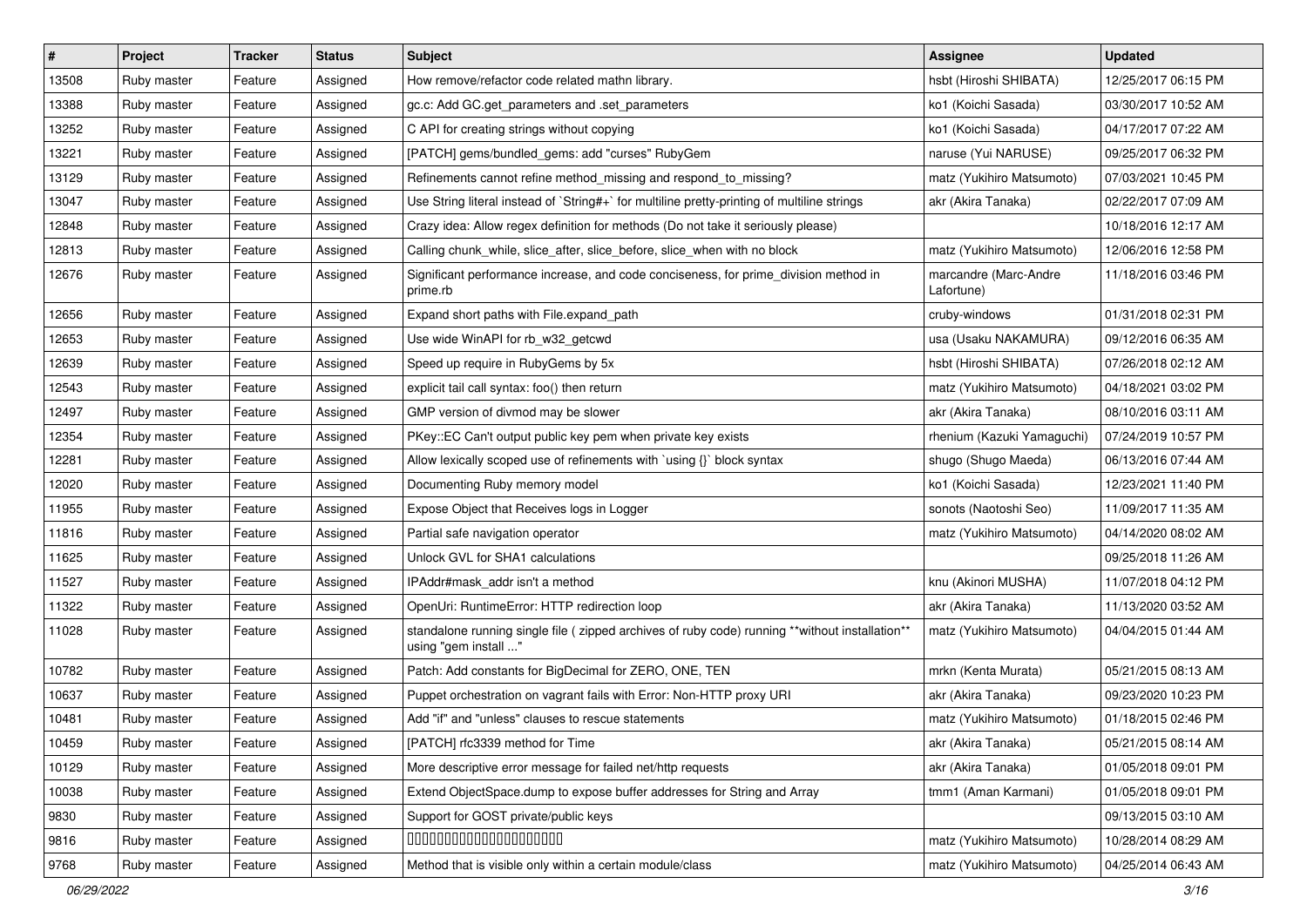| $\vert$ # | Project     | <b>Tracker</b> | <b>Status</b> | Subject                                                                            | <b>Assignee</b>                       | <b>Updated</b>      |
|-----------|-------------|----------------|---------------|------------------------------------------------------------------------------------|---------------------------------------|---------------------|
| 9755      | Ruby master | Feature        | Assigned      | Thread::Backtrace::Location#defined_class                                          | ko1 (Koichi Sasada)                   | 04/18/2014 09:22 AM |
| 9235      | Ruby master | Feature        | Assigned      | Documentation for commercial support                                               | zzak (Zachary Scott)                  | 08/10/2019 02:55 PM |
| 9023      | Ruby master | Feature        | Assigned      | Array#tail                                                                         | matz (Yukihiro Matsumoto)             | 12/23/2021 11:40 PM |
| 9020      | Ruby master | Feature        | Assigned      | Net::HTTPResponse predicate/query methods                                          | naruse (Yui NARUSE)                   | 12/25/2017 06:15 PM |
| 8960      | Ruby master | Feature        | Assigned      | Add Exception#backtrace_locations                                                  | ko1 (Koichi Sasada)                   | 11/25/2016 02:15 PM |
| 8959      | Ruby master | Feature        | Assigned      | Allow top level prepend                                                            | nobu (Nobuyoshi Nakada)               | 10/16/2013 03:22 AM |
| 8948      | Ruby master | Feature        | Assigned      | Frozen regex                                                                       | matz (Yukihiro Matsumoto)             | 12/20/2020 07:15 PM |
| 8850      | Ruby master | Feature        | Assigned      | Convert Rational to decimal string                                                 | matz (Yukihiro Matsumoto)             | 12/25/2017 06:15 PM |
| 8839      | Ruby master | Feature        | Assigned      | Class and module should return the class or module that was opened                 | matz (Yukihiro Matsumoto)             | 12/28/2015 08:36 AM |
| 8678      | Ruby master | Feature        | Assigned      | Allow invalid string to work with regexp                                           | matz (Yukihiro Matsumoto)             | 01/05/2018 09:00 PM |
| 8576      | Ruby master | Feature        | Assigned      | Add optimized method type for constant value methods                               | ko1 (Koichi Sasada)                   | 12/25/2017 06:15 PM |
| 8536      | Ruby master | Feature        | Assigned      | Implement is_numeric? family of methods                                            | matz (Yukihiro Matsumoto)             | 12/25/2017 06:15 PM |
| 8460      | Ruby master | Feature        | Assigned      | PATCH: optparse: add keep_unknown option                                           | nobu (Nobuyoshi Nakada)               | 05/27/2021 10:07 PM |
| 8295      | Ruby master | Feature        | Assigned      | Float I Rational 0000000000000 BigDecimal 0000000                                  | mrkn (Kenta Murata)                   | 12/25/2017 06:15 PM |
| 8271      | Ruby master | Feature        | Assigned      | Proposal for moving to a more visible, formal process for feature requests         | matz (Yukihiro Matsumoto)             | 12/23/2021 11:40 PM |
| 8263      | Ruby master | Feature        | Assigned      | Support discovering yield state of individual Fibers                               | ko1 (Koichi Sasada)                   | 12/23/2021 11:40 PM |
| 8164      | Ruby master | Feature        | Assigned      | Public/Private                                                                     | matz (Yukihiro Matsumoto)             | 12/10/2020 08:50 AM |
| 8126      | Ruby master | Feature        | Assigned      | OpenSSL::SSL::SSLSocket does not define #recv and #send messages                   | rhenium (Kazuki Yamaguchi)            | 08/08/2019 11:05 PM |
| 8083      | Ruby master | Feature        | Assigned      | Exit status is limited to one-byte values which is invalid for Windows             | cruby-windows                         | 03/14/2013 08:26 PM |
| 8047      | Ruby master | Feature        | Assigned      | IPAddr makes host address with netmask                                             | knu (Akinori MUSHA)                   | 01/05/2018 09:00 PM |
| 8042      | Ruby master | Feature        | Assigned      | Add Addrinfo#socket to create a socket that is not connected or bound              | matz (Yukihiro Matsumoto)             | 12/25/2017 06:15 PM |
| 8016      | Ruby master | Feature        | Assigned      | Alias FILE and LINE as methods                                                     | matz (Yukihiro Matsumoto)             | 12/25/2017 06:15 PM |
| 7739      | Ruby master | Feature        | Assigned      | Define Hash#  as Hash#reverse_merge in Rails                                       | matz (Yukihiro Matsumoto)             | 12/25/2017 06:15 PM |
| 7644      | Ruby master | Feature        | Assigned      | In refinements, change "using" keyword to a less generic word.                     | matz (Yukihiro Matsumoto)             | 12/10/2020 08:49 AM |
| 7580      | Ruby master | Feature        | Assigned      | Range translation                                                                  | matz (Yukihiro Matsumoto)             | 06/11/2018 09:51 AM |
| 7532      | Ruby master | Feature        | Assigned      | Hardcoded compiler location                                                        | nobu (Nobuyoshi Nakada)               | 12/25/2017 06:15 PM |
| 7518      | Ruby master | Feature        | Assigned      | Fiddle::Pointer#to_str and Fiddle::Pointer#to_int should be removed                | tenderlovemaking (Aaron<br>Patterson) | 08/15/2013 04:56 AM |
| 7503      | Ruby master | Feature        | Assigned      | make timeout.rb async-interrupt safe by default                                    | matz (Yukihiro Matsumoto)             | 12/25/2017 06:15 PM |
| 7488      | Ruby master | Feature        | Assigned      | Receiving object_id in object creation probes                                      | tenderlovemaking (Aaron<br>Patterson) | 12/25/2017 06:15 PM |
| 7436      | Ruby master | Feature        | Assigned      | Allow for a "granularity" flag for backtrace_locations                             | matz (Yukihiro Matsumoto)             | 12/25/2017 06:15 PM |
| 7412      | Ruby master | Feature        | Assigned      | Pathname#relative_path_from does not support mixed directory separators on windows | akr (Akira Tanaka)                    | 01/05/2018 09:00 PM |
| 7394      | Ruby master | Feature        | Assigned      | Enumerable#find ifnone parameter could be non-callable                             | nobu (Nobuyoshi Nakada)               | 02/10/2021 09:32 AM |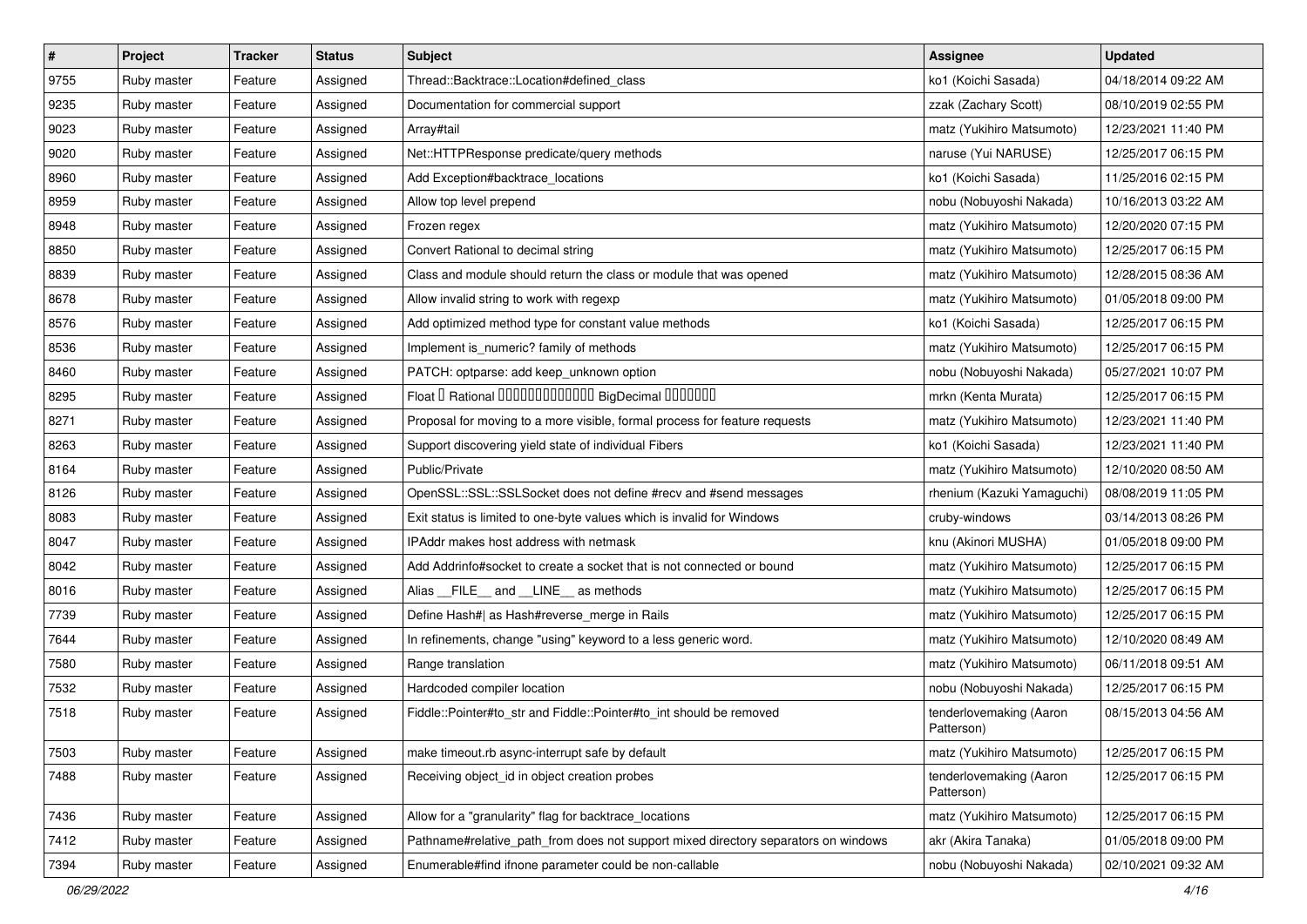| $\vert$ # | Project     | <b>Tracker</b> | <b>Status</b> | <b>Subject</b>                                                                                                    | Assignee                          | <b>Updated</b>      |
|-----------|-------------|----------------|---------------|-------------------------------------------------------------------------------------------------------------------|-----------------------------------|---------------------|
| 7362      | Ruby master | Feature        | Assigned      | Adding Pathname#start_with?                                                                                       | akr (Akira Tanaka)                | 12/25/2017 06:15 PM |
| 7349      | Ruby master | Feature        | Assigned      | Struct#inspect needs more meaningful output                                                                       | matz (Yukihiro Matsumoto)         | 12/25/2017 06:15 PM |
| 7321      | Ruby master | Feature        | Assigned      | Newton.#nsolve 00 2 00000000000                                                                                   | mrkn (Kenta Murata)               | 12/25/2017 06:15 PM |
| 7314      | Ruby master | Feature        | Assigned      | Convert Proc to Lambda doesn't work in MRI                                                                        | matz (Yukihiro Matsumoto)         | 05/21/2016 09:15 AM |
| 7148      | Ruby master | Feature        | Assigned      | Improved Tempfile w/o DelegateClass                                                                               | Glass_saga (Masaki<br>Matsushita) | 03/27/2019 09:51 AM |
| 7132      | Ruby master | Feature        | Assigned      | Alternation between named / ordered method arguments and aliases for method arguments.                            | matz (Yukihiro Matsumoto)         | 12/25/2017 06:15 PM |
| 7121      | Ruby master | Feature        | Assigned      | Extending the use of `require'                                                                                    | matz (Yukihiro Matsumoto)         | 12/25/2017 06:15 PM |
| 7087      | Ruby master | Feature        | Assigned      | ::ConditionVariable#wait does not work with Monitor because Monitor#sleep does not exist                          | matz (Yukihiro Matsumoto)         | 12/25/2017 06:15 PM |
| 7086      | Ruby master | Feature        | Assigned      | ConditionVariable#wait has meaningless return value                                                               | kosaki (Motohiro KOSAKI)          | 12/25/2017 06:15 PM |
| 6973      | Ruby master | Feature        | Assigned      | Add an #integral? method to Numeric to test for whole-number values                                               | mrkn (Kenta Murata)               | 12/25/2017 06:15 PM |
| 6857      | Ruby master | Feature        | Assigned      | bigdecimal/math BigMath.E/BigMath.exp R. P. Feynman inspired optimization                                         | mrkn (Kenta Murata)               | 12/25/2017 06:15 PM |
| 6842      | Ruby master | Feature        | Assigned      | Add Optional Arguments to String#strip                                                                            | matz (Yukihiro Matsumoto)         | 08/24/2016 05:50 AM |
| 6841      | Ruby master | Feature        | Assigned      | Shorthand for Assigning Return Value of Method to Self                                                            | matz (Yukihiro Matsumoto)         | 12/10/2020 08:53 AM |
| 6811      | Ruby master | Feature        | Assigned      | File, Dir and FileUtils should have bang-versions of singleton methods that fails silently                        | matz (Yukihiro Matsumoto)         | 12/25/2017 06:15 PM |
| 6810      | Ruby master | Feature        | Assigned      | 'module A::B; end' is not equivalent to 'module A; module B; end; end' with respect to<br>constant lookup (scope) | matz (Yukihiro Matsumoto)         | 12/10/2020 09:22 AM |
| 6802      | Ruby master | Feature        | Assigned      | String#scan should have equivalent yielding MatchData                                                             | matz (Yukihiro Matsumoto)         | 12/25/2017 06:15 PM |
| 6769      | Ruby master | Feature        | Assigned      | rbinstall.rb: install both src and batch files separetely                                                         | nobu (Nobuyoshi Nakada)           | 10/30/2015 12:38 PM |
| 6695      | Ruby master | Feature        | Assigned      | Configuration for Thread/Fiber creation                                                                           | ko1 (Koichi Sasada)               | 12/25/2017 06:15 PM |
| 6694      | Ruby master | Feature        | Assigned      | Thread.new without block.                                                                                         | ko1 (Koichi Sasada)               | 12/25/2017 06:15 PM |
| 6682      | Ruby master | Feature        | Assigned      | Add a method to return an instance attached by a singleton class                                                  | shyouhei (Shyouhei Urabe)         | 12/25/2017 06:15 PM |
| 6671      | Ruby master | Feature        | Assigned      | File.split_all and File.split_root                                                                                | matz (Yukihiro Matsumoto)         | 12/25/2017 06:15 PM |
| 6648      | Ruby master | Feature        | Assigned      | Provide a standard API for retrieving all command-line flags passed to Ruby                                       | matz (Yukihiro Matsumoto)         | 12/25/2017 06:15 PM |
| 6613      | Ruby master | Feature        | Assigned      | VT_RECORD, IRecordInfo Support in WIN32OLE                                                                        | suke (Masaki Suketa)              | 12/25/2017 06:15 PM |
| 6611      | Ruby master | Feature        | Assigned      | Comments requested on implementation of set_parse_func                                                            | matz (Yukihiro Matsumoto)         | 12/25/2017 06:15 PM |
| 6596      | Ruby master | Feature        | Assigned      | New method `Array#indexes`                                                                                        | matz (Yukihiro Matsumoto)         | 07/29/2020 01:41 AM |
| 6594      | Ruby master | Feature        | Assigned      | Integrated Functor                                                                                                | matz (Yukihiro Matsumoto)         | 12/10/2020 08:53 AM |
| 6590      | Ruby master | Feature        | Assigned      | Dealing with bigdecimal, etc gems in JRuby                                                                        | hsbt (Hiroshi SHIBATA)            | 05/15/2019 08:33 PM |
| 6452      | Ruby master | Feature        | Assigned      | Allow extend to override class methods                                                                            | matz (Yukihiro Matsumoto)         | 12/10/2020 08:53 AM |
| 6445      | Ruby master | Feature        | Assigned      | request for default length/position on string index                                                               | matz (Yukihiro Matsumoto)         | 12/25/2017 06:15 PM |
| 6413      | Ruby master | Feature        | Assigned      | Make Dir.entries default to Dir.entries(Dir.pwd)                                                                  | matz (Yukihiro Matsumoto)         | 12/25/2017 06:15 PM |
| 6376      | Ruby master | Feature        | Assigned      | Feature lookup and checking if feature is loaded                                                                  | matz (Yukihiro Matsumoto)         | 12/25/2017 06:15 PM |
| 6354      | Ruby master | Feature        | Assigned      | Remove escape (break/return/redo/next support) from class/module scope                                            | matz (Yukihiro Matsumoto)         | 12/25/2017 06:15 PM |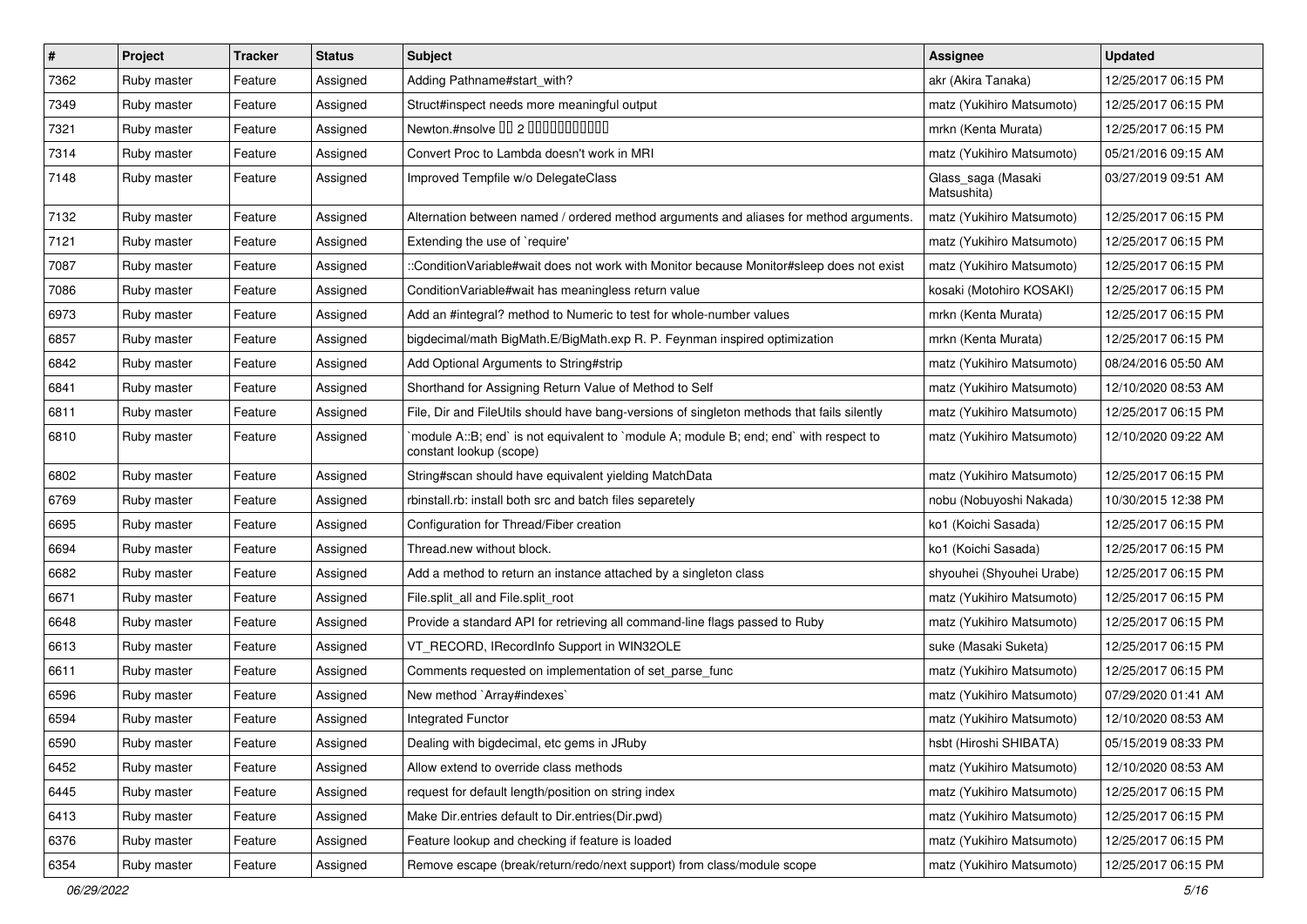| $\vert$ # | Project     | <b>Tracker</b> | <b>Status</b> | <b>Subject</b>                                                     | <b>Assignee</b>           | <b>Updated</b>      |
|-----------|-------------|----------------|---------------|--------------------------------------------------------------------|---------------------------|---------------------|
| 6337      | Ruby master | Feature        | Assigned      | FileUtils#sync                                                     | matz (Yukihiro Matsumoto) | 12/25/2017 06:15 PM |
| 6317      | Ruby master | Feature        | Assigned      |                                                                    | matz (Yukihiro Matsumoto) | 12/25/2017 06:15 PM |
| 6309      | Ruby master | Feature        | Assigned      | Add a reference queue for weak references                          | matz (Yukihiro Matsumoto) | 08/23/2020 09:07 PM |
| 6308      | Ruby master | Feature        | Assigned      | Eliminate delegation from WeakRef                                  | matz (Yukihiro Matsumoto) | 12/23/2021 11:40 PM |
| 6293      | Ruby master | Feature        | Assigned      | new queue / blocking queues                                        | matz (Yukihiro Matsumoto) | 12/25/2017 06:15 PM |
| 6277      | Ruby master | Feature        | Assigned      | Hash#convert_key                                                   | matz (Yukihiro Matsumoto) | 12/25/2017 06:15 PM |
| 6265      | Ruby master | Feature        | Assigned      | Remove 'useless' 'concatenation' syntax                            | naruse (Yui NARUSE)       | 08/10/2016 02:36 AM |
| 6133      | Ruby master | Feature        | Assigned      | SSLSocket <sup>[]</sup> shutdown <sup>[][][]</sup>                 |                           | 09/13/2015 03:22 AM |
| 6047      | Ruby master | Feature        | Assigned      | read_all: Grow buffer exponentially in generic case                |                           | 09/13/2015 03:19 AM |
| 6012      | Ruby master | Feature        | Assigned      | Proc#source_location also return the column                        | nobu (Nobuyoshi Nakada)   | 02/12/2019 07:49 AM |
| 5970      | Ruby master | Feature        | Assigned      | Add Enumerable#join with same semantics as Array#join              | matz (Yukihiro Matsumoto) | 12/25/2017 06:15 PM |
| 5945      | Ruby master | Feature        | Assigned      | Add the ability to mark a at_exit as process-local.                | matz (Yukihiro Matsumoto) | 10/10/2018 08:29 AM |
| 5825      | Ruby master | Feature        | Assigned      | Sweet instance var assignment in the object initializer            | matz (Yukihiro Matsumoto) | 12/10/2020 08:53 AM |
| 5781      | Ruby master | Feature        | Assigned      | Query attributes (attribute methods ending in `?` mark)            | matz (Yukihiro Matsumoto) | 01/10/2020 06:34 AM |
| 5764      | Ruby master | Feature        | Assigned      | Net::HTTP should assume HTTP/0.9 on unexpected responses           | naruse (Yui NARUSE)       | 07/15/2019 05:06 PM |
| 5749      | Ruby master | Feature        | Assigned      | new method String#match_all needed                                 | matz (Yukihiro Matsumoto) | 12/25/2017 06:15 PM |
| 5741      | Ruby master | Feature        | Assigned      | Secure Erasure of Passwords                                        | matz (Yukihiro Matsumoto) | 12/25/2017 06:15 PM |
| 5654      | Ruby master | Feature        | Assigned      | Introduce global lock to avoid concurrent require                  | nahi (Hiroshi Nakamura)   | 12/25/2017 06:15 PM |
| 5643      | Ruby master | Feature        | Assigned      | require/load options and binding option                            | matz (Yukihiro Matsumoto) | 12/25/2017 06:15 PM |
| 5617      | Ruby master | Feature        | Assigned      | Allow install RubyGems into dediceted directory                    | hsbt (Hiroshi SHIBATA)    | 05/16/2018 09:15 AM |
| 5582      | Ruby master | Feature        | Assigned      | Allow clone of singleton methods on a BasicObject                  | matz (Yukihiro Matsumoto) | 12/25/2017 06:15 PM |
| 5558      | Ruby master | Feature        | Assigned      | String#% strange arity errors                                      | matz (Yukihiro Matsumoto) | 12/25/2017 06:15 PM |
| 5461      | Ruby master | Feature        | Assigned      | Add pipelining to Net::HTTP                                        | naruse (Yui NARUSE)       | 12/25/2017 06:15 PM |
| 5456      | Ruby master | Feature        | Assigned      | kernel#syscall() should be removed.                                | matz (Yukihiro Matsumoto) | 12/10/2020 08:46 AM |
| 5445      | Ruby master | Feature        | Assigned      | Need RUBYOPT -r before ARGV -r                                     | matz (Yukihiro Matsumoto) | 12/25/2017 06:15 PM |
| 5434      | Ruby master | Feature        | Assigned      | Allow per-class whitelisting of methods safe to expose through DRb | seki (Masatoshi Seki)     | 12/25/2017 06:15 PM |
| 5389      | Ruby master | Feature        | Assigned      | New method Enumerator#iterate                                      | matz (Yukihiro Matsumoto) | 12/25/2017 06:15 PM |
| 5310      | Ruby master | Feature        | Assigned      | Integral objects                                                   | mrkn (Kenta Murata)       | 12/25/2017 06:15 PM |
| 5133      | Ruby master | Feature        | Assigned      | Array#unzip as an alias of Array#transpose                         | mrkn (Kenta Murata)       | 12/25/2017 06:15 PM |
| 5129      | Ruby master | Feature        | Assigned      | Create a core class "FileArray" and make "ARGF" its instance       | matz (Yukihiro Matsumoto) | 01/23/2018 02:02 PM |
| 5064      | Ruby master | Feature        | Assigned      | HTTP user-agent class                                              | matz (Yukihiro Matsumoto) | 12/25/2017 06:15 PM |
| 5007      | Ruby master | Feature        | Assigned      | Proc#call_under: Unifying instance_eval and instance_exec          | matz (Yukihiro Matsumoto) | 04/19/2018 07:57 AM |
| 4924      | Ruby master | Feature        | Assigned      | mkmf have_header fails with C++ headers                            | nobu (Nobuyoshi Nakada)   | 12/25/2017 06:15 PM |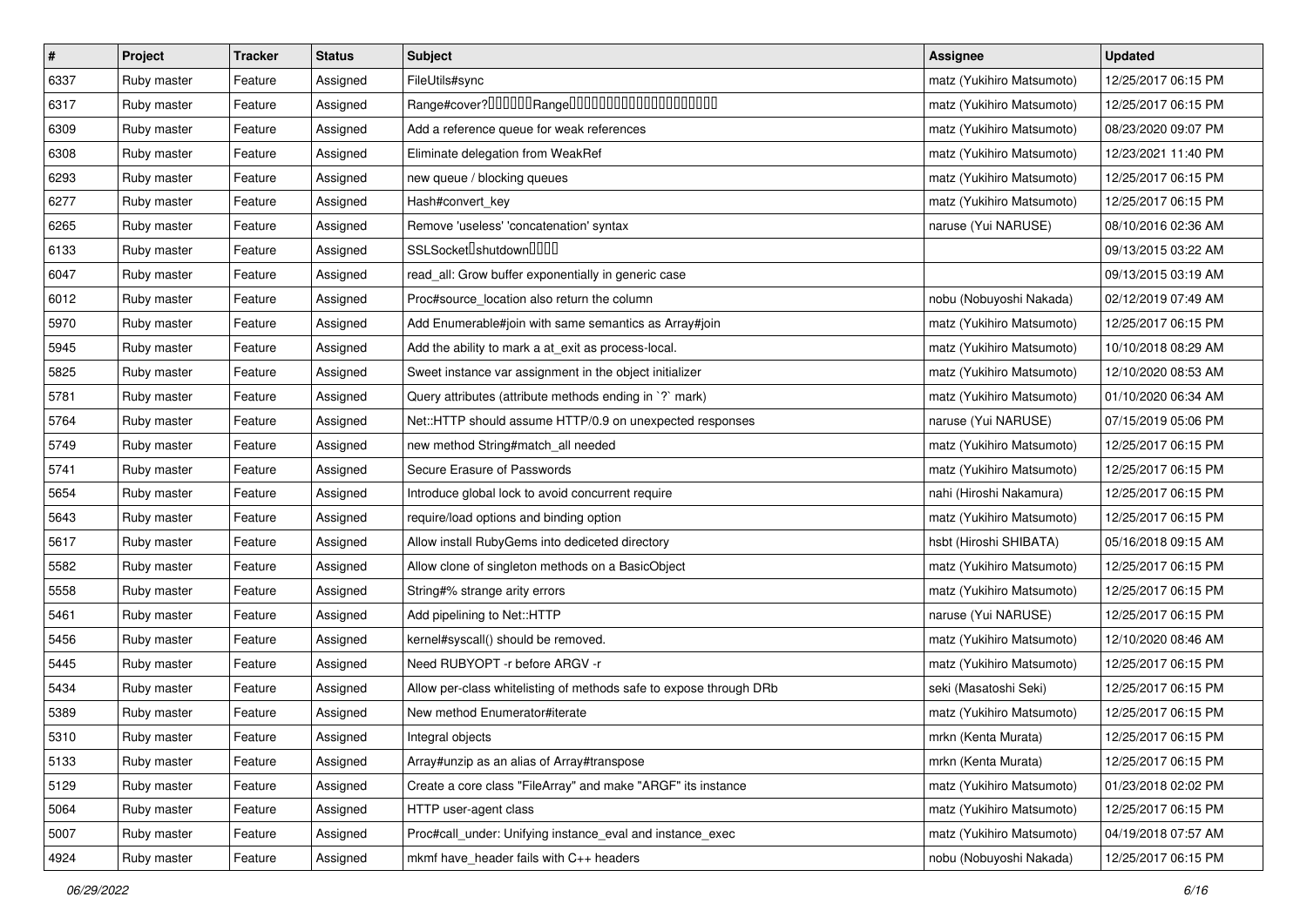| $\vert$ # | Project     | <b>Tracker</b> | <b>Status</b> | <b>Subject</b>                                                                                                                                                      | <b>Assignee</b>                   | <b>Updated</b>      |
|-----------|-------------|----------------|---------------|---------------------------------------------------------------------------------------------------------------------------------------------------------------------|-----------------------------------|---------------------|
| 4831      | Ruby master | Feature        | Assigned      | Integer#prime_factors                                                                                                                                               | yugui (Yuki Sonoda)               | 01/23/2018 08:09 AM |
| 4824      | Ruby master | Feature        | Assigned      | Provide method Kernel#executed?                                                                                                                                     | matz (Yukihiro Matsumoto)         | 03/05/2018 04:57 AM |
| 4818      | Ruby master | Feature        | Assigned      | Add method marshalable?                                                                                                                                             | matz (Yukihiro Matsumoto)         | 12/25/2017 06:15 PM |
| 4592      | Ruby master | Feature        | Assigned      | Tempfile0000000                                                                                                                                                     | matz (Yukihiro Matsumoto)         | 12/25/2017 06:14 PM |
| 4539      | Ruby master | Feature        | Assigned      | Array#zip_with                                                                                                                                                      | matz (Yukihiro Matsumoto)         | 11/28/2019 08:23 AM |
| 4521      | Ruby master | Feature        | Assigned      | NoMethodError#message may take very long to execute                                                                                                                 | matz (Yukihiro Matsumoto)         | 12/25/2017 06:14 PM |
| 4514      | Ruby master | Feature        | Assigned      | #deep clone and #deep dup for Objects                                                                                                                               | matz (Yukihiro Matsumoto)         | 12/25/2017 06:14 PM |
| 4464      | Ruby master | Feature        | Assigned      | [PATCH] add Fcntl:: Flock object for easier use of POSIX file locks                                                                                                 | kosaki (Motohiro KOSAKI)          | 12/25/2017 06:14 PM |
| 4247      | Ruby master | Feature        | Assigned      | New features for Array#sample, Array#choice                                                                                                                         | mame (Yusuke Endoh)               | 12/25/2017 06:14 PM |
| 3953      | Ruby master | Feature        | Assigned      | TCPSocket / UDPSocket do not accept IPAddr objects.                                                                                                                 | knu (Akinori MUSHA)               | 12/25/2017 06:14 PM |
| 3731      | Ruby master | Feature        | Assigned      | Easier Embedding API for Ruby                                                                                                                                       | ko1 (Koichi Sasada)               | 12/25/2017 06:14 PM |
| 3608      | Ruby master | Feature        | Assigned      | Enhancing Pathname#each_child to be lazy                                                                                                                            | akr (Akira Tanaka)                | 12/25/2017 06:14 PM |
| 2631      | Ruby master | Feature        | Assigned      | Allow IO#reopen to take a block                                                                                                                                     | Glass_saga (Masaki<br>Matsushita) | 05/24/2018 01:22 PM |
| 2324      | Ruby master | Feature        | Assigned      | Dir instance methods for relative path                                                                                                                              | nobu (Nobuyoshi Nakada)           | 12/25/2017 05:58 PM |
| 2294      | Ruby master | Feature        | Assigned      | [PATCH] ruby bind stack() to embed Ruby in coroutine                                                                                                                | ko1 (Koichi Sasada)               | 01/05/2018 09:00 PM |
| 1644      | Ruby master | Feature        | Assigned      | recv on inherited socket wrapped in TCPSocket does not read data, on Windows                                                                                        | cruby-windows                     | 12/10/2020 08:45 AM |
| 18808     | Ruby master | <b>Bug</b>     | Assigned      | Cannot compile ruby 3.1.2 on powerpc64le-linux without disabling the jit features                                                                                   | k0kubun (Takashi Kokubun)         | 06/20/2022 10:40 AM |
| 18790     | Ruby master | Bug            | Assigned      | cannot load such file -- digest (LoadError)                                                                                                                         | hsbt (Hiroshi SHIBATA)            | 06/06/2022 12:41 AM |
| 18727     | Ruby master | Bug            | Assigned      | Make failed on x86_64-cygwin (LoadError)                                                                                                                            | peterzhu2118 (Peter Zhu)          | 04/16/2022 05:15 AM |
| 18677     | Ruby master | <b>Bug</b>     | Assigned      | BigDecimal#power (**) returns FloatDomainError when passing an infinite parameter                                                                                   | mrkn (Kenta Murata)               | 04/20/2022 02:04 AM |
| 18572     | Ruby master | <b>Bug</b>     | Assigned      | Performance regression when invoking refined methods                                                                                                                | ko1 (Koichi Sasada)               | 02/10/2022 12:48 AM |
| 18464     | Ruby master | Bug            | Assigned      | RUBY_INTERNAL_EVENT_NEWOBJ tracepoint causes an interpreter crash when<br>combined with Ractors                                                                     | ko1 (Koichi Sasada)               | 06/08/2022 08:25 AM |
| 18381     | Ruby master | <b>Bug</b>     | Assigned      | Default vs Bundled gems                                                                                                                                             | hsbt (Hiroshi SHIBATA)            | 12/15/2021 11:09 AM |
| 18355     | Ruby master | Bug            | Assigned      | require("pathname") within rack application chnages behaviors of Pathname methods, such<br>as absolute?(), when there are two versions of 'pathname' gem installed. | hsbt (Hiroshi SHIBATA)            | 11/30/2021 08:01 AM |
| 18337     | Ruby master | <b>Bug</b>     | Assigned      | Ruby allows zero-width characters in identifiers                                                                                                                    | duerst (Martin Dürst)             | 11/24/2021 09:13 AM |
| 18169     | Ruby master | Bug            | Assigned      | Local copies of gemified libraries are being released out of sync with their gems                                                                                   | hsbt (Hiroshi SHIBATA)            | 02/25/2022 05:40 PM |
| 18142     | Ruby master | <b>Bug</b>     | Assigned      | Segmentation fault with Ruby 3.0.2                                                                                                                                  | k0kubun (Takashi Kokubun)         | 09/02/2021 07:43 AM |
| 18133     | Ruby master | <b>Bug</b>     | Assigned      | LTO: TestGCCompact#test_ast_compacts segfaults on i686                                                                                                              |                                   | 04/23/2022 04:19 PM |
| 18034     | Ruby master | Bug            | Assigned      | Segmentation fault fiddle with `--enable-bundled-libffi` and macOS                                                                                                  | kou (Kouhei Sutou)                | 11/30/2021 07:39 AM |
| 18024     | Ruby master | Bug            | Assigned      | Ractor crashes when connections are closed in multiple Ractors                                                                                                      | ko1 (Koichi Sasada)               | 12/14/2021 04:41 PM |
| 17998     | Ruby master | <b>Bug</b>     | Assigned      | ractor: process hanging (with ractors initialized, but not being used)                                                                                              | ko1 (Koichi Sasada)               | 12/02/2021 08:17 PM |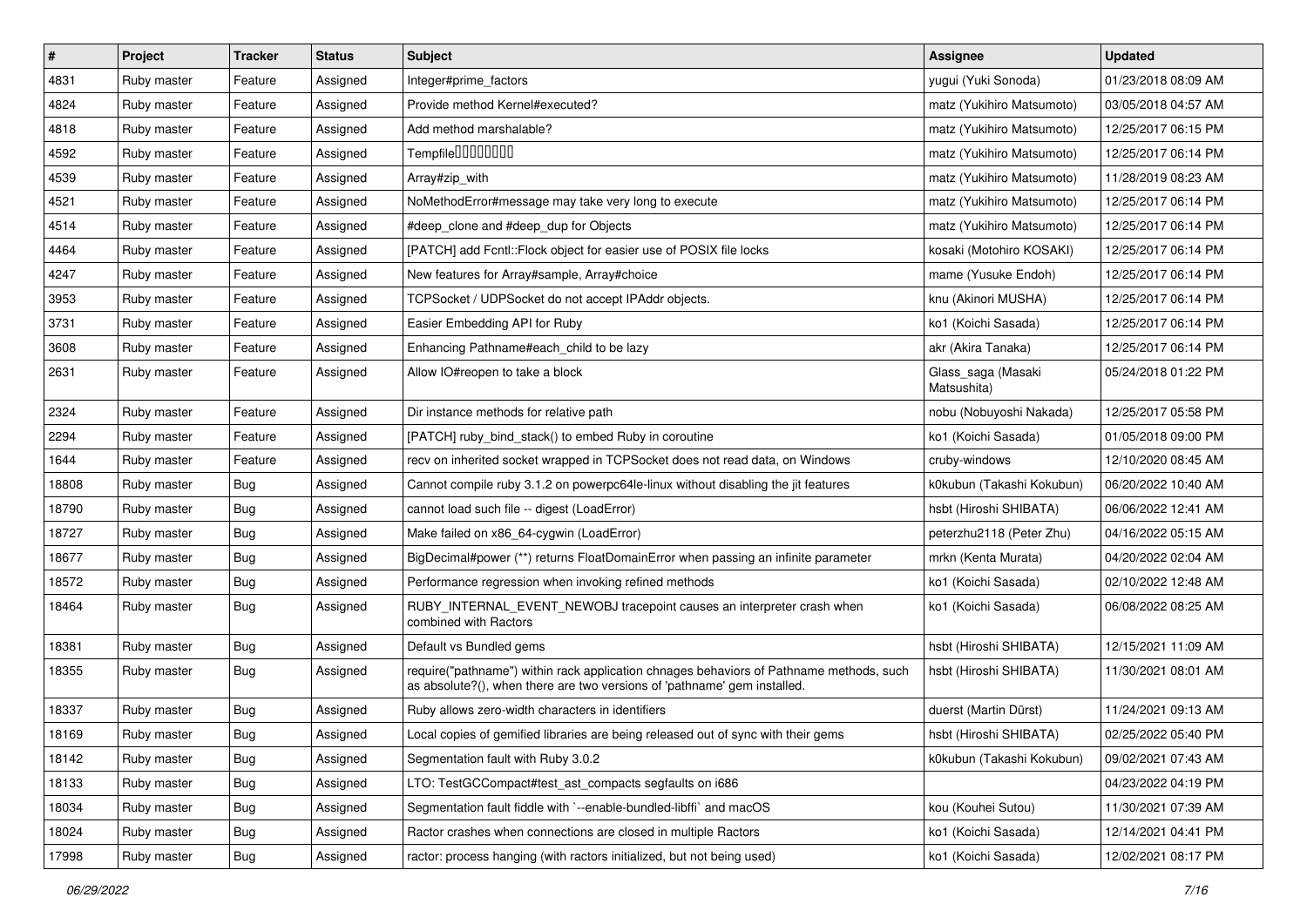| $\vert$ # | Project     | <b>Tracker</b> | <b>Status</b> | <b>Subject</b>                                                                                                            | <b>Assignee</b>            | <b>Updated</b>      |
|-----------|-------------|----------------|---------------|---------------------------------------------------------------------------------------------------------------------------|----------------------------|---------------------|
| 17882     | Ruby master | Bug            | Assigned      | bootstraptest/test_ractor.rb:224 segfaults on Cygwin                                                                      | cruby-cygwin               | 05/19/2022 08:20 AM |
| 17826     | Ruby master | <b>Bug</b>     | Assigned      | Ractor#take hangs if used in multiple Threads                                                                             | ko1 (Koichi Sasada)        | 12/15/2021 01:30 PM |
| 17679     | Ruby master | Bug            | Assigned      | Ractor incoming channel can consume unlimited resources                                                                   | ko1 (Koichi Sasada)        | 03/26/2021 09:16 AM |
| 17678     | Ruby master | Bug            | Assigned      | Ractors do not restart after fork                                                                                         | ko1 (Koichi Sasada)        | 03/09/2021 12:42 AM |
| 17677     | Ruby master | <b>Bug</b>     | Assigned      | Ractor crashes fork when blocking                                                                                         | ko1 (Koichi Sasada)        | 03/09/2021 12:42 AM |
| 17676     | Ruby master | Bug            | Assigned      | Accessing ENV from Ractor raises IsolationError                                                                           | ko1 (Koichi Sasada)        | 03/09/2021 02:37 AM |
| 17664     | Ruby master | Bug            | Assigned      | Behavior of sockets changed in Ruby 3.0 to non-blocking                                                                   | ioquatix (Samuel Williams) | 07/12/2021 10:28 AM |
| 17578     | Ruby master | Bug            | Assigned      | mkmf experimental C++ Support                                                                                             | nobu (Nobuyoshi Nakada)    | 01/27/2021 03:51 AM |
| 17516     | Ruby master | Bug            | Assigned      | forking in a ractor causes Ruby to crash                                                                                  | ko1 (Koichi Sasada)        | 11/30/2021 05:26 AM |
| 17478     | Ruby master | <b>Bug</b>     | Assigned      | Ruby3.0 is slower than Ruby2.7.2 when parsing a large CSV file                                                            | kou (Kouhei Sutou)         | 11/24/2021 05:12 AM |
| 17289     | Ruby master | Bug            | Assigned      | Time#strftime occurs Segmentation Fault on ruby-2.7.2p137                                                                 | shyouhei (Shyouhei Urabe)  | 11/05/2020 07:57 AM |
| 17196     | Ruby master | Bug            | Assigned      | Segmentation Fault with Socket#close in Ractors                                                                           | ko1 (Koichi Sasada)        | 03/20/2022 01:52 PM |
| 16951     | Ruby master | Bug            | Assigned      | Consistently referer dependencies                                                                                         | hsbt (Hiroshi SHIBATA)     | 06/17/2021 06:15 AM |
| 16842     | Ruby master | Bug            | Assigned      | 'inspect' prints the UTF-8 character U+0085 (NEXT LINE) verbatim even though it is not<br>printable                       | duerst (Martin Dürst)      | 02/26/2021 05:43 AM |
| 16836     | Ruby master | Bug            | Assigned      | configure-time LDFLAGS leak into ruby pkg-config file                                                                     | nobu (Nobuyoshi Nakada)    | 08/14/2021 09:10 AM |
| 16819     | Ruby master | Bug            | Assigned      | Line reporting off by one when reporting line of a hash?                                                                  | ko1 (Koichi Sasada)        | 06/16/2020 05:57 PM |
| 16776     | Ruby master | <b>Bug</b>     | Assigned      | Regression in coverage library                                                                                            | ko1 (Koichi Sasada)        | 11/24/2021 07:26 AM |
| 16694     | Ruby master | Bug            | Assigned      | JIT vs hardened GCC with PCH                                                                                              | k0kubun (Takashi Kokubun)  | 02/02/2021 07:38 AM |
| 16497     | Ruby master | Bug            | Assigned      | StringIO#internal_encoding is broken (more severely in 2.7)                                                               | nobu (Nobuyoshi Nakada)    | 10/26/2021 04:31 PM |
| 15550     | Ruby master | Bug            | Assigned      | Windows - gem bin files - can't run from bash shell                                                                       | hsbt (Hiroshi SHIBATA)     | 03/20/2019 01:05 AM |
| 15499     | Ruby master | Bug            | Assigned      | Breaking behavior on ruby 2.6: rb_thread_call_without_gvl doesn't invoke unblock_function<br>when used on the main thread | ko1 (Koichi Sasada)        | 01/05/2021 02:24 AM |
| 14727     | Ruby master | Bug            | Assigned      | TestQueue#test_queue_with_trap always timeout on Windows10                                                                | ko1 (Koichi Sasada)        | 05/01/2018 02:59 AM |
| 14679     | Ruby master | Bug            | Assigned      | StdLib gems should properly specify their dependencies                                                                    | hsbt (Hiroshi SHIBATA)     | 04/11/2018 01:14 PM |
| 14607     | Ruby master | <b>Bug</b>     | Assigned      | Fix use of the rb_profile_frames start parameter                                                                          | ko1 (Koichi Sasada)        | 06/09/2022 06:12 AM |
| 14543     | Ruby master | Bug            | Assigned      | `make commit` show error of `common-srcs`                                                                                 | nobu (Nobuyoshi Nakada)    | 06/02/2018 04:17 AM |
| 14090     | Ruby master | Bug            | Assigned      | TestGc#test_interrupt_in_finalizer` fails very rarely                                                                     | ko1 (Koichi Sasada)        | 12/02/2021 07:24 PM |
| 13999     | Ruby master | Bug            | Assigned      | Cygwin 000 ripper_state_lex.rb 00000000                                                                                   | cruby-cygwin               | 05/19/2022 08:20 AM |
| 13864     | Ruby master | <b>Bug</b>     | Assigned      | Rinda multicast test failures due to missing default route                                                                | seki (Masatoshi Seki)      | 08/17/2021 07:16 AM |
| 13671     | Ruby master | <b>Bug</b>     | Assigned      | Regexp with lookbehind and case-insensitivity raises RegexpError only on strings with<br>certain characters               | duerst (Martin Dürst)      | 11/30/2021 04:42 AM |
| 13513     | Ruby master | Bug            | Assigned      | Resolv::DNS::Message.decode hangs after detecting truncation in UDP messages                                              | akr (Akira Tanaka)         | 03/08/2021 11:35 PM |
| 13298     | Ruby master | Bug            | Assigned      | mingw SEGV TestEnumerable#test_callcc                                                                                     | nobu (Nobuyoshi Nakada)    | 06/04/2021 03:41 AM |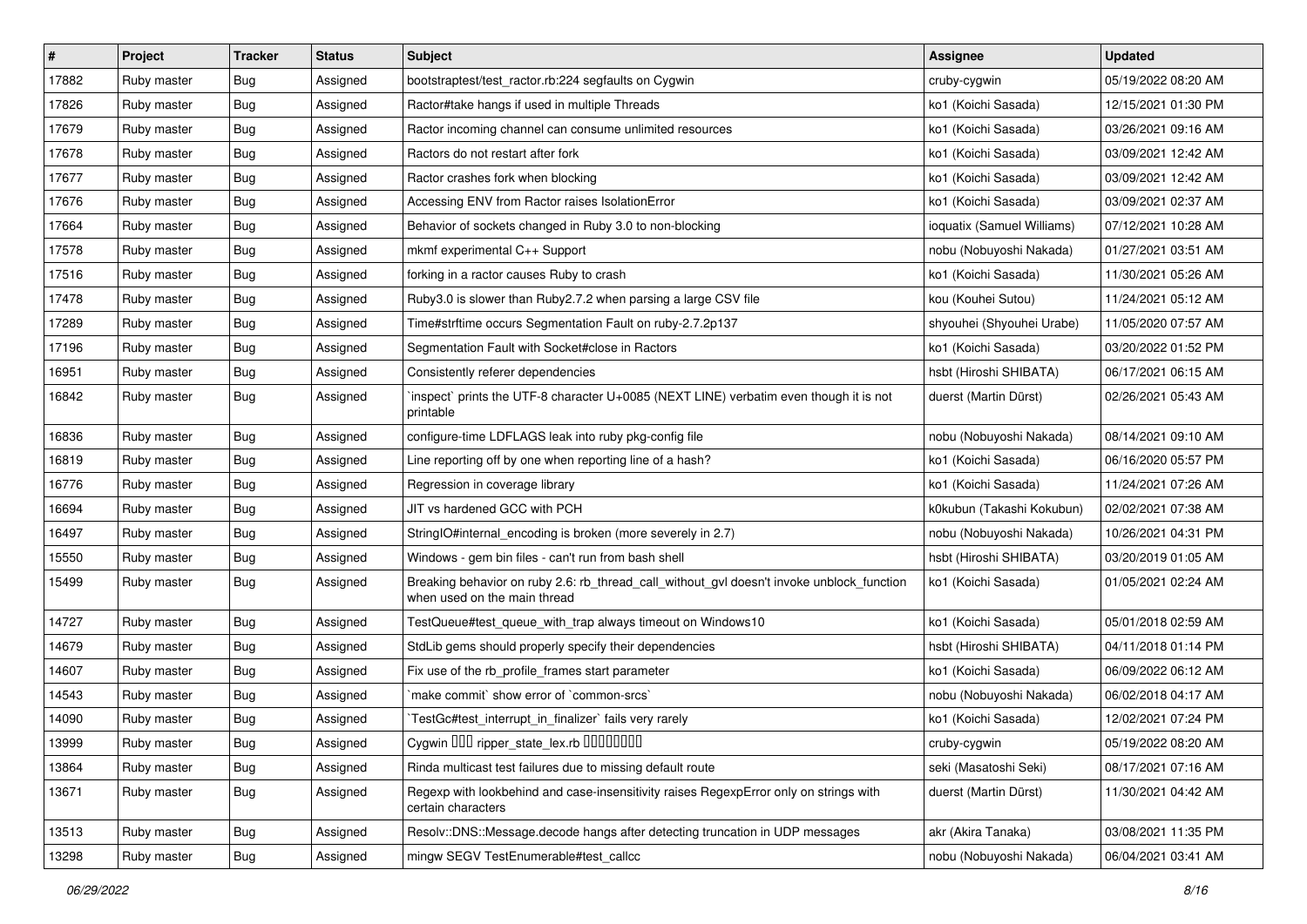| $\vert$ # | Project     | <b>Tracker</b> | <b>Status</b> | <b>Subject</b>                                                                           | <b>Assignee</b>            | <b>Updated</b>      |
|-----------|-------------|----------------|---------------|------------------------------------------------------------------------------------------|----------------------------|---------------------|
| 13269     | Ruby master | <b>Bug</b>     | Assigned      | test/readline/test_readline.rb and mingw                                                 | nobu (Nobuyoshi Nakada)    | 03/13/2017 08:56 AM |
| 12725     | Ruby master | Bug            | Assigned      | Trying to use ./miniruby before it exists                                                | nobu (Nobuyoshi Nakada)    | 04/28/2017 01:45 PM |
| 12582     | Ruby master | Bug            | Assigned      | OpenSSL Authenticated Encryption should check for tag length                             | rhenium (Kazuki Yamaguchi) | 04/28/2017 01:45 PM |
| 12506     | Ruby master | Bug            | Assigned      | On cygwin, Feature #5994 does not work                                                   | cruby-cygwin               | 05/19/2022 08:20 AM |
| 12473     | Ruby master | Bug            | Assigned      | Test failure on fedora with TestTimeExtension#test_huge_precision                        | nobu (Nobuyoshi Nakada)    | 04/28/2017 01:45 PM |
| 12445     | Ruby master | Bug            | Assigned      | Testing TestIO#test_open_fifo_does_not_block_other_threads results in deadlock on cygwin | cruby-cygwin               | 05/19/2022 08:20 AM |
| 12444     | Ruby master | Bug            | Assigned      | Segmentation fault when running TestException#test_machine_stackoverflow on cygwin       | cruby-cygwin               | 05/19/2022 08:20 AM |
| 12442     | Ruby master | Bug            | Assigned      | TestArgf#test_textmode fails on cygwin                                                   | cruby-cygwin               | 05/19/2022 08:20 AM |
| 12436     | Ruby master | Bug            | Assigned      | newline argument of File.open seems not respected on Windows                             | nobu (Nobuyoshi Nakada)    | 10/25/2021 09:07 AM |
| 12040     | Ruby master | Bug            | Assigned      | [Win32] File.stat fails on a mounted volume                                              | cruby-windows              | 02/01/2016 08:13 AM |
| 11704     | Ruby master | Bug            | Assigned      | Refinements only get "used" once in loop                                                 | matz (Yukihiro Matsumoto)  | 04/14/2016 02:45 AM |
| 11531     | Ruby master | Bug            | Assigned      | IPAddr#== implements wrong logic                                                         | knu (Akinori MUSHA)        | 12/29/2019 12:50 PM |
| 11526     | Ruby master | Bug            | Assigned      | Streaming HTTP requests are not idempotent and should not be retried                     | naruse (Yui NARUSE)        | 07/01/2019 09:16 PM |
| 11269     | Ruby master | Bug            | Assigned      | ruby_init_setproctitle() should be called before require_libraries()                     | kosaki (Motohiro KOSAKI)   | 06/17/2015 03:01 AM |
| 10919     | Ruby master | Bug            | Assigned      | [gem install] installs multipe platforms                                                 | hsbt (Hiroshi SHIBATA)     | 07/30/2019 07:44 AM |
| 9955      | Ruby master | Bug            | Assigned      | issue building dll on mingw, library not found                                           | nobu (Nobuyoshi Nakada)    | 01/05/2018 09:00 PM |
| 9944      | Ruby master | Bug            | Assigned      | in ruby for windows in "system" a redirection to append a file works incorrectly         | cruby-windows              | 01/05/2018 09:00 PM |
| 9366      | Ruby master | Bug            | Assigned      | "make -j32 check TESTS=-j32" occasionally fails on rubygems/specification                | hsbt (Hiroshi SHIBATA)     | 07/26/2018 02:13 AM |
| 9189      | Ruby master | Bug            | Assigned      | Build failure on Windows in case of nonascii TEMP environment.                           |                            | 01/05/2018 09:00 PM |
| 9115      | Ruby master | Bug            | Assigned      | Logger traps all exceptions; breaks Timeout                                              | sonots (Naotoshi Seo)      | 08/20/2019 12:47 PM |
| 9010      | Ruby master | Bug            | Assigned      | ./configure --prefix= cannot handle directories with spaces                              | nobu (Nobuyoshi Nakada)    | 04/26/2021 10:38 PM |
| 8782      | Ruby master | Bug            | Assigned      | Don't set rl_getc_function on editline                                                   | kouji (Kouji Takao)        | 01/05/2018 09:00 PM |
| 8445      | Ruby master | Bug            | Assigned      | IO.open and IO#set_enconding does not support :fallback option                           | akr (Akira Tanaka)         | 06/14/2022 06:02 AM |
| 8299      | Ruby master | Bug            | Assigned      | Minor error in float parsing                                                             | nobu (Nobuyoshi Nakada)    | 12/30/2019 03:00 AM |
| 7976      | Ruby master | Bug            | Assigned      | TracePoint call is at call point, not call site                                          | ko1 (Koichi Sasada)        | 01/05/2018 09:00 PM |
| 7968      | Ruby master | Bug            | Assigned      | Poor UDPSocket#send performance in ruby 2.0.0 on windows                                 | cruby-windows              | 10/23/2017 12:23 AM |
| 7964      | Ruby master | Bug            | Assigned      | Writing an ASCII-8BIT String to a StringIO created from a UTF-8 String                   | nobu (Nobuyoshi Nakada)    | 01/05/2018 09:00 PM |
| 7859      | Ruby master | <b>Bug</b>     | Assigned      | Readline: Incorrect arrow key behavior in vi_editing_mode insert mode with Readline 6.2  | kouji (Kouji Takao)        | 12/25/2017 06:15 PM |
| 6360      | Ruby master | Bug            | Assigned      | Debug information build even without requesting it                                       | nobu (Nobuyoshi Nakada)    | 01/05/2018 09:00 PM |
| 6351      | Ruby master | <b>Bug</b>     | Assigned      | transcode table generator does not support multi characters of Unicode                   | duerst (Martin Dürst)      | 12/25/2017 06:15 PM |
| 5334      | Ruby master | <b>Bug</b>     | Assigned      | Segmentation fault in InternetExplorer IServiceProvider interface                        | suke (Masaki Suketa)       | 12/30/2019 03:00 AM |
| 5317      | Ruby master | <b>Bug</b>     | Assigned      |                                                                                          | nobu (Nobuyoshi Nakada)    | 01/05/2018 09:00 PM |
| 5179      | Ruby master | Bug            | Assigned      | Complex#rationalize and to_r with approximate zeros                                      | mrkn (Kenta Murata)        | 01/17/2020 03:00 AM |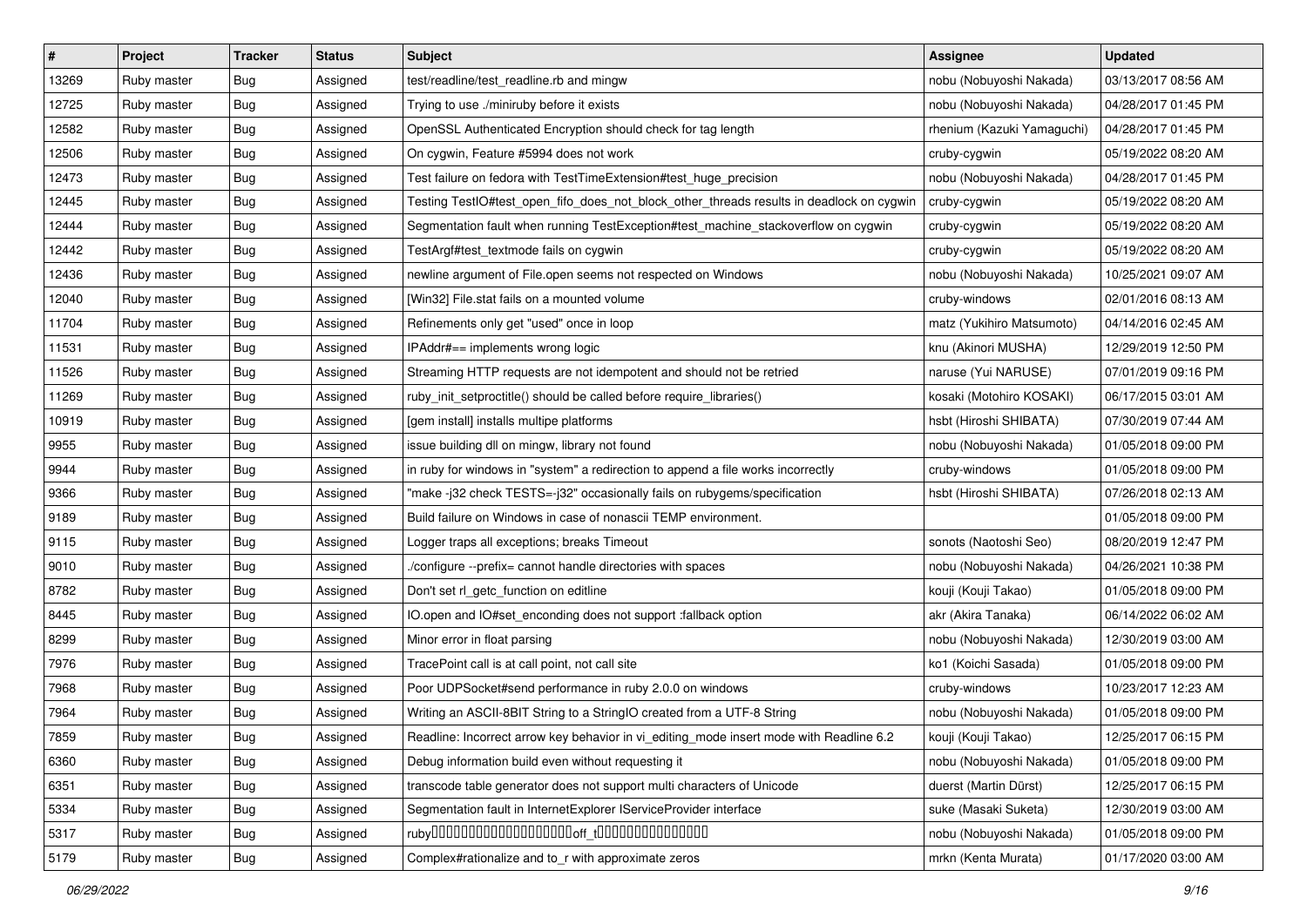| #     | Project     | <b>Tracker</b> | <b>Status</b> | <b>Subject</b>                                                                                                             | Assignee                   | <b>Updated</b>      |
|-------|-------------|----------------|---------------|----------------------------------------------------------------------------------------------------------------------------|----------------------------|---------------------|
| 4040  | Ruby master | Bug            | Assigned      | SystemStackError with Hash[*a] for Large _a_                                                                               | ko1 (Koichi Sasada)        | 12/25/2017 06:14 PM |
| 595   | Ruby master | Bug            | Assigned      | Fiber ignores ensure clause                                                                                                | ioquatix (Samuel Williams) | 12/29/2019 10:37 AM |
| 18840 | Ruby master | Misc           | Open          | Top-level #using and other methods docs                                                                                    |                            | 06/18/2022 07:12 PM |
| 18836 | Ruby master | Misc           | Open          | DevMeeting-2022-07-21                                                                                                      |                            | 06/21/2022 10:09 PM |
| 18761 | Ruby master | Misc           | Open          | provide an example wasm project                                                                                            | katei (Yuta Saito)         | 05/23/2022 11:01 AM |
| 18726 | Ruby master | Misc           | Open          | CI Error on c99 and c2x                                                                                                    | shyouhei (Shyouhei Urabe)  | 04/19/2022 09:05 AM |
| 18725 | Ruby master | Misc           | Open          | IO#write and IO#wait_writable block for write pipe if read pipe is closed in other thread on<br>OpenBSD                    |                            | 04/13/2022 11:20 PM |
| 18587 | Ruby master | Misc           | Open          | What was the reason behind Ruby choosing SipHash for Hash?                                                                 |                            | 02/17/2022 12:02 AM |
| 18420 | Ruby master | Misc           | Open          | Question about how to handle IO.pipe reader and writer when forking                                                        |                            | 12/22/2021 12:04 AM |
| 18404 | Ruby master | Misc           | Open          | 3.1 documentation problems tracking ticket                                                                                 |                            | 12/24/2021 03:59 PM |
| 18352 | Ruby master | Misc           | Open          | What is the Hash#grep expected?                                                                                            |                            | 11/28/2021 10:39 PM |
| 18248 | Ruby master | Misc           | Open          | Add Feature Triaging Guide                                                                                                 |                            | 10/12/2021 03:21 PM |
| 18150 | Ruby master | Misc           | Open          | Proposal: Deprecate leading zero syntax to declare octals, since it's extremely confusing<br>(and Python 3 removed it too) |                            | 09/04/2021 03:21 AM |
| 18082 | Ruby master | Misc           | Open          | FileUtils.remove_entry_secure has inconsistent document                                                                    |                            | 08/17/2021 04:26 PM |
| 18068 | Ruby master | Misc           | Open          | Silence LoadError only if it is for rubygems itself                                                                        | hsbt (Hiroshi SHIBATA)     | 08/08/2021 02:21 PM |
| 17829 | Ruby master | Misc           | Open          | Clang/LLVM correctness of x64-mingw32 build (`shorten-64-to-32` warnings)                                                  |                            | 04/26/2021 04:23 PM |
| 17815 | Ruby master | Misc           | Open          | Snapcraft Ruby plugin                                                                                                      |                            | 04/20/2021 07:59 PM |
| 17683 | Ruby master | Misc           | Open          | Current status of beginless range (experimental or not)                                                                    |                            | 06/05/2021 07:22 AM |
| 17637 | Ruby master | Misc           | Open          | Endless ranges with `nil` boundary weird behavior                                                                          |                            | 02/19/2021 07:57 AM |
| 17591 | Ruby master | Misc           | Open          | Test frameworks and REPLs do not show deprecation warnings by default                                                      |                            | 02/17/2021 09:06 AM |
| 17586 | Ruby master | Misc           | Open          | Please run Windows CI in all std-lib repos                                                                                 |                            | 01/28/2021 02:34 PM |
| 17569 | Ruby master | Misc           | Open          | `uri` lib maintainership                                                                                                   | akr (Akira Tanaka)         | 01/23/2021 10:42 AM |
| 17565 | Ruby master | Misc           | Open          | Prefer use of access(2) in rb_file_load_ok() to check for existence of require'd files                                     |                            | 01/21/2021 08:52 PM |
| 17502 | Ruby master | Misc           | Open          | C vs Ruby                                                                                                                  | ko1 (Koichi Sasada)        | 12/02/2021 07:53 PM |
| 17422 | Ruby master | Misc           | Open          | 3.0 documentation problems tracking ticket                                                                                 |                            | 12/24/2020 12:51 PM |
| 17399 | Ruby master | Misc           | Open          | Are endless methods experimental?                                                                                          |                            | 12/22/2020 07:05 PM |
| 17390 | Ruby master | Misc           | Open          | Class and method-level docs for Ractor                                                                                     |                            | 12/13/2020 06:33 PM |
| 17309 | Ruby master | Misc           | Open          | URI escape being deprecated, yet there is no replacement                                                                   |                            | 11/11/2020 12:52 AM |
| 17199 | Ruby master | Misc           | Open          | id outputed by inspect and to s output does not allow to find actual object id and vice-versa                              |                            | 10/20/2020 09:35 PM |
| 17174 | Ruby master | Misc           | Open          | "Error relocating, symbol not found" error when compiling a native extension on Alpine with<br>$Ruby > = 2.4$              |                            | 10/06/2020 11:19 AM |
| 17154 | Ruby master | Misc           | Open          | Update Pathname Documentation to Clarify Expected Behavior                                                                 | akr (Akira Tanaka)         | 09/05/2020 01:18 PM |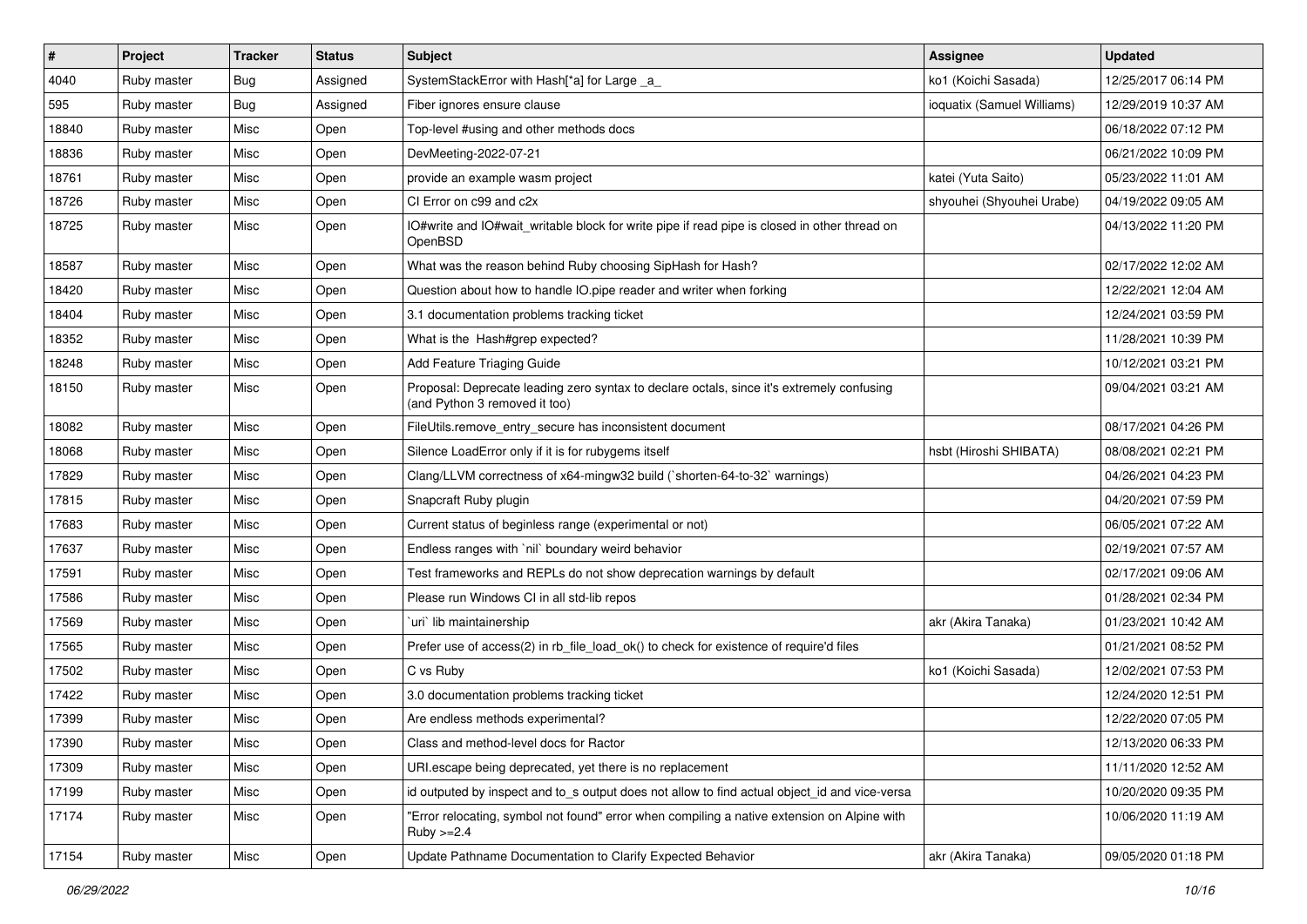| $\vert$ # | Project     | <b>Tracker</b> | <b>Status</b> | <b>Subject</b>                                                                                           | <b>Assignee</b>                | <b>Updated</b>      |
|-----------|-------------|----------------|---------------|----------------------------------------------------------------------------------------------------------|--------------------------------|---------------------|
| 17137     | Ruby master | Misc           | Open          | Cooperation on maintaining official docker ruby images                                                   |                                | 09/02/2020 05:03 PM |
| 17053     | Ruby master | Misc           | Open          | RDoc for Hash Keys                                                                                       |                                | 07/28/2020 01:21 AM |
| 16895     | Ruby master | Misc           | Open          | Request for cooperation: Try your applications/libraries with master branch and debug<br>options         |                                | 05/15/2020 11:51 PM |
| 16803     | Ruby master | Misc           | Open          | Discussion: those internal macros reside in public API headers                                           |                                | 05/14/2020 12:27 PM |
| 16750     | Ruby master | Misc           | Open          | Change typedef of VALUE for better type checking                                                         |                                | 04/03/2020 02:34 AM |
| 16678     | Ruby master | Misc           | Open          | Array#values_at has unintuitive behavior when supplied a range starting with negative index              |                                | 03/09/2020 02:06 PM |
| 16671     | Ruby master | Misc           | Open          | <b>BASERUBY</b> version policy                                                                           |                                | 03/05/2020 01:11 AM |
| 16659     | Ruby master | Misc           | Open          | Documentation on Regexp missing for absence pattern (?~pat)                                              |                                | 02/27/2020 04:16 PM |
| 16629     | Ruby master | Misc           | Open          | ruby-loco now built & saved on GitHub, both mingw & mswin builds                                         |                                | 02/12/2020 01:53 PM |
| 16507     | Ruby master | Misc           | Open          | $=$ vs include? or match?                                                                                |                                | 01/12/2020 11:27 PM |
| 16487     | Ruby master | Misc           | Open          | Potential for SIMD usage in ruby-core                                                                    |                                | 01/16/2020 05:25 AM |
| 16464     | Ruby master | Misc           | Open          | Which core objects should support deconstruct/deconstruct_keys?                                          |                                | 12/30/2019 07:54 AM |
| 16436     | Ruby master | Misc           | Open          | hash missing #last method, make it not so consistent (it has #first)                                     |                                | 01/06/2021 09:47 AM |
| 16408     | Ruby master | Misc           | Open          | Ruby docs list incorrect method signatures for PTY::getpty/PTY::spawn                                    |                                | 12/12/2019 05:12 PM |
| 16396     | Ruby master | Misc           | Open          | What is the reason for this behaviour of Find.find?                                                      |                                | 12/09/2019 02:51 PM |
| 16346     | Ruby master | Misc           | Open          | Confusing macro name: RUBY_MARK_NO_PIN_UNLESS_NULL                                                       |                                | 11/13/2019 07:39 AM |
| 16267     | Ruby master | Misc           | Open          | MinGW CI - add to Actions?                                                                               |                                | 10/21/2019 01:10 AM |
| 16235     | Ruby master | Misc           | Open          | ENV.assoc spec test does not test invalid name                                                           |                                | 10/05/2019 10:53 PM |
| 16188     | Ruby master | Misc           | Open          | What are the performance implications of the new keyword arguments in 2.7 and 3.0?                       | jeremyevans0 (Jeremy<br>Evans) | 11/27/2019 04:45 PM |
| 16160     | Ruby master | Misc           | Open          | Lazy init thread local storage                                                                           |                                | 09/22/2019 01:55 AM |
| 16157     | Ruby master | Misc           | Open          | What is the correct and *portable* way to do generic delegation?                                         |                                | 10/15/2019 04:28 PM |
| 16130     | Ruby master | Misc           | Open          | [Discussion / Ideas] Finding a good name for the concept of/behind guilds - primarily the<br><b>NAME</b> |                                | 08/27/2019 04:00 PM |
| 16114     | Ruby master | Misc           | Open          | Naming of "beginless range"                                                                              |                                | 10/08/2019 03:06 PM |
| 15802     | Ruby master | Misc           | Open          | Reduce the minimum string buffer size from 127 to 63 bytes                                               | ko1 (Koichi Sasada)            | 07/30/2019 04:04 AM |
| 15744     | Ruby master | Misc           | Open          | Improvement needed to documentation of 'Literals'                                                        |                                | 06/24/2019 02:27 AM |
| 15654     | Ruby master | Misc           | Open          | Documentation for Complex is wrong or misleading                                                         |                                | 03/11/2019 11:55 AM |
| 15568     | Ruby master | Misc           | Open          | TracePoint(:raise)#parameters raises RuntimeError                                                        |                                | 01/27/2019 12:02 AM |
| 15514     | Ruby master | Misc           | Open          | Add documentation for implicit array decomposition                                                       |                                | 01/10/2019 04:43 PM |
| 15510     | Ruby master | Misc           | Open          | Easter egg in Thread.handle_interrupt                                                                    |                                | 01/05/2019 11:53 PM |
| 15431     | Ruby master | Misc           | Open          | Hashes and arrays should not require commas to seperate values when using new lines                      |                                | 12/18/2018 11:05 AM |
| 15418     | Ruby master | Misc           | Open          | Date.parse('2018')                                                                                       |                                | 12/15/2018 09:17 PM |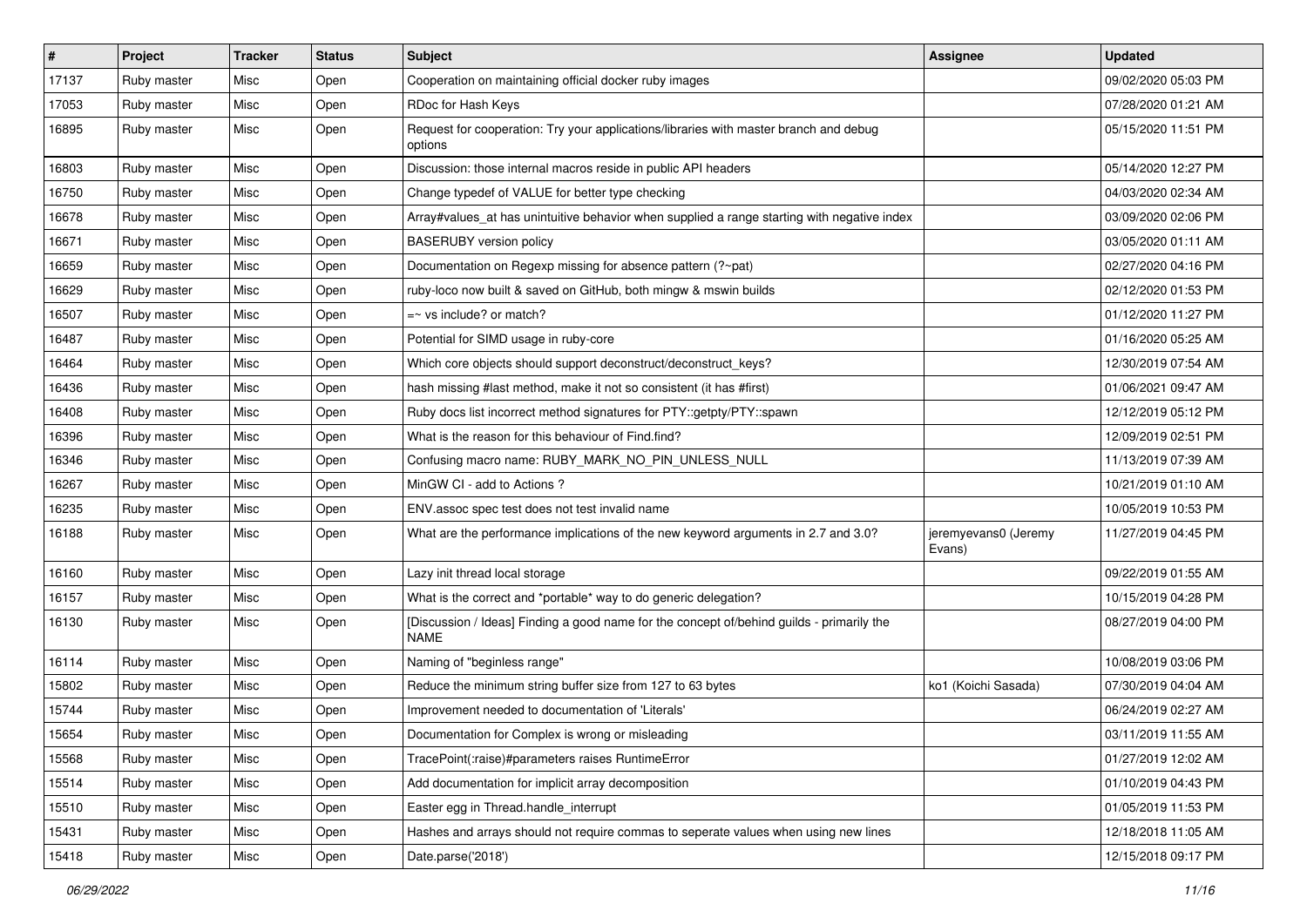| #     | Project     | <b>Tracker</b> | <b>Status</b> | Subject                                                                                                                                               | Assignee                  | <b>Updated</b>      |
|-------|-------------|----------------|---------------|-------------------------------------------------------------------------------------------------------------------------------------------------------|---------------------------|---------------------|
| 15402 | Ruby master | Misc           | Open          | Shrinking excess retained memory of container types on promotion to uncollectible                                                                     |                           | 12/11/2018 08:43 PM |
| 15249 | Ruby master | Misc           | Open          | Documentation for attr_accessor and attr_reader should be corrected                                                                                   |                           | 10/23/2018 08:09 PM |
| 15224 | Ruby master | Misc           | Open          | [DOCs] Minor inconsistency in class Array #initialize_copy -<br>https://ruby-doc.org/core-2.5.1/Array.html#method-i-initialize_copy                   |                           | 10/13/2018 02:26 PM |
| 15202 | Ruby master | Misc           | Open          | Adding Coverity Scan to CI to see the result casually                                                                                                 |                           | 10/25/2018 10:50 AM |
| 15136 | Ruby master | Misc           | Open          | Fix - Wparentheses warnings                                                                                                                           |                           | 09/20/2018 09:41 AM |
| 15007 | Ruby master | Misc           | Open          | Let all Init xxx and extension APIs frequently called from init code paths be considered cold                                                         | naruse (Yui NARUSE)       | 12/06/2018 11:05 AM |
| 14825 | Ruby master | Misc           | Open          | When redefining 'attr xx' methods the visibility becomes 'public'                                                                                     |                           | 06/05/2018 05:57 AM |
| 14770 | Ruby master | Misc           | Open          | [META] DevelopersMeeting                                                                                                                              |                           | 05/17/2018 12:28 PM |
| 14768 | Ruby master | Misc           | Open          | Add documentation for    and &&                                                                                                                       |                           | 05/17/2018 09:45 AM |
| 14760 | Ruby master | Misc           | Open          | cross-thread IO#close semantics                                                                                                                       | matz (Yukihiro Matsumoto) | 05/17/2018 08:21 AM |
| 14735 | Ruby master | Misc           | Open          | thread-safe operations in a hash could be documented                                                                                                  |                           | 05/04/2018 01:09 PM |
| 14692 | Ruby master | Misc           | Open          | Question: Ruby stdlib's Option Parser                                                                                                                 | nobu (Nobuyoshi Nakada)   | 04/22/2018 05:53 AM |
| 14673 | Ruby master | Misc           | Open          | Documentation for `Array#drop` / `drop_while` unclear in regard to modification                                                                       |                           | 04/10/2018 09:51 AM |
| 14190 | Ruby master | Misc           | Open          | What are the semantics of \$SAFE?                                                                                                                     |                           | 12/15/2017 10:28 PM |
| 14149 | Ruby master | Misc           | Open          | Ruby Birthday Thread - 25th years anniversary                                                                                                         |                           | 12/02/2017 01:40 AM |
| 14037 | Ruby master | Misc           | Open          | Writing doxygen document comments to static functions                                                                                                 |                           | 10/21/2017 07:48 AM |
| 13968 | Ruby master | Misc           | Open          | [Ruby 3.x perhaps] - A (minimal?) static variant of ruby                                                                                              |                           | 01/14/2018 03:24 PM |
| 13804 | Ruby master | Misc           | Open          | Protected methods cannot be overridden                                                                                                                |                           | 08/10/2017 09:41 PM |
| 13787 | Ruby master | Misc           | Open          | The path to Ruby 3.x - would it be useful to have a separate thread here at the tracker, for<br>discussions and issues and ideas related to ruby 3.x? |                           | 08/08/2017 08:29 AM |
| 13634 | Ruby master | Misc           | Open          | NilClass is lying about respond_to?(:clone)                                                                                                           |                           | 06/06/2017 08:27 AM |
| 13497 | Ruby master | Misc           | Open          | Docs, code samples, Ripper example                                                                                                                    |                           | 04/23/2017 04:27 AM |
| 13209 | Ruby master | Misc           | Open          | fact.rb in ruby/sample variations                                                                                                                     |                           | 02/14/2017 12:10 AM |
| 13072 | Ruby master | Misc           | Open          | Current state of date standard library                                                                                                                |                           | 09/02/2017 05:38 PM |
| 12751 | Ruby master | Misc           | Open          | Incompatibility of Ruby 3                                                                                                                             |                           | 09/14/2016 12:48 PM |
| 12595 | Ruby master | Misc           | Open          | Documentation                                                                                                                                         |                           | 07/18/2016 04:39 PM |
| 12277 | Ruby master | Misc           | Open          | Coding rule: colum number                                                                                                                             |                           | 04/13/2016 06:32 PM |
| 11783 | Ruby master | Misc           | Open          | Do you have any idea if you have a budgets?                                                                                                           |                           | 05/16/2019 09:06 PM |
| 11570 | Ruby master | Misc           | Open          | Clarify autoload chaining behavior                                                                                                                    |                           | 10/06/2015 04:52 PM |
| 11355 | Ruby master | Misc           | Open          | Exceptions inheriting from Timeout:: Error should behave the same way                                                                                 |                           | 07/15/2015 04:59 PM |
| 11295 | Ruby master | Misc           | Open          | Request for comments about error messages                                                                                                             |                           | 10/22/2015 09:12 AM |
| 10983 | Ruby master | Misc           | Open          | Why blocks make Ruby methods 439% slower?                                                                                                             |                           | 11/10/2015 06:21 AM |
| 10783 | Ruby master | Misc           | Open          | String#concat has an "appending" behavior                                                                                                             |                           | 08/08/2018 03:08 AM |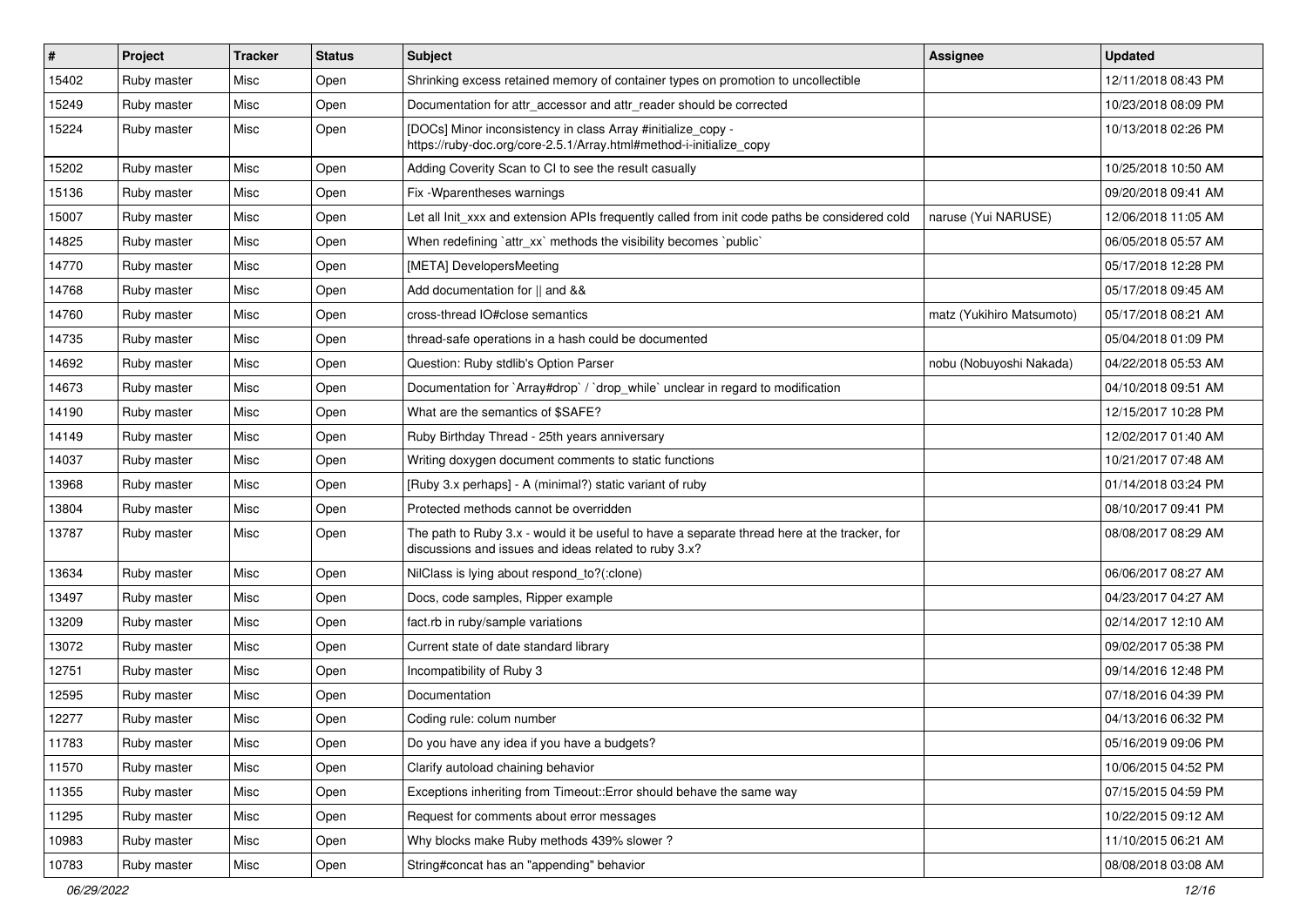| $\sharp$ | Project     | <b>Tracker</b> | <b>Status</b> | Subject                                                                                                                            | <b>Assignee</b>           | <b>Updated</b>      |
|----------|-------------|----------------|---------------|------------------------------------------------------------------------------------------------------------------------------------|---------------------------|---------------------|
| 10628    | Ruby master | Misc           | Open          | Peformance of URI module                                                                                                           | naruse (Yui NARUSE)       | 12/26/2014 04:08 PM |
| 10541    | Ruby master | Misc           | Open          | Remove shorthand string interpolation syntax                                                                                       | matz (Yukihiro Matsumoto) | 10/08/2015 05:44 PM |
| 10513    | Ruby master | Misc           | Open          | instance_eval yields the receiver, but is documented to yield no arguments                                                         | zzak (Zachary Scott)      | 11/14/2014 10:29 PM |
| 10424    | Ruby master | Misc           | Open          | Error message when sorting NaN                                                                                                     |                           | 10/25/2014 02:13 PM |
| 10312    | Ruby master | Misc           | Open          | Give people more control over how the ruby parser sees code and lexical code elements<br>(valid/invalid - toggle options) + macros |                           | 01/20/2016 05:14 PM |
| 9832     | Ruby master | Misc           | Open          | better concurrency in threads                                                                                                      |                           | 05/12/2014 12:33 PM |
| 9724     | Ruby master | Misc           | Open          | Warnings in Ruby: allow per-file directives to i.e. suppress warnings                                                              |                           | 04/10/2014 06:21 PM |
| 9516     | Ruby master | Misc           | Open          | Consolidate all deprecation messages to one or more helper methods                                                                 |                           | 02/13/2014 05:11 PM |
| 18885    | Ruby master | Feature        | Open          | Long lived fork advisory API (potential Copy on Write optimizations)                                                               |                           | 06/28/2022 01:21 PM |
| 18841    | Ruby master | Feature        | Open          | Proposal: autoload relative                                                                                                        |                           | 06/19/2022 11:22 PM |
| 18835    | Ruby master | Feature        | Open          | Add InstructionSequence#type method                                                                                                |                           | 06/16/2022 10:30 PM |
| 18832    | Ruby master | Feature        | Open          | Do not have class/module keywords consider ancestors of Object                                                                     |                           | 06/21/2022 05:50 AM |
| 18831    | Ruby master | Feature        | Open          | Block argument to `yield`                                                                                                          |                           | 06/18/2022 03:12 AM |
| 18825    | Ruby master | Feature        | Open          | Specialized instruction for "array literal + `.hash`"                                                                              |                           | 06/14/2022 05:24 PM |
| 18822    | Ruby master | Feature        | Open          | Ruby lack a proper method to percent-encode strings for URIs (RFC 3986)                                                            |                           | 06/09/2022 02:42 PM |
| 18821    | Ruby master | Feature        | Open          | Expose Pattern Matching interfaces in core classes                                                                                 |                           | 06/09/2022 07:24 AM |
| 18815    | Ruby master | Feature        | Open          | instance_{eval,exec} vs Proc#>>                                                                                                    |                           | 06/02/2022 05:17 PM |
| 18814    | Ruby master | Feature        | Open          | Ractor: add method to query incoming message queue size                                                                            |                           | 06/02/2022 11:59 AM |
| 18812    | Ruby master | Feature        | Open          | Add ability to trace exit locations for YJIT                                                                                       |                           | 06/01/2022 02:42 PM |
| 18809    | Ruby master | Feature        | Open          | Add Numeric#ceildiv                                                                                                                |                           | 06/21/2022 06:21 PM |
| 18798    | Ruby master | Feature        | Open          | 'UnboundMethod#==' with inherited classes                                                                                          |                           | 05/25/2022 12:32 AM |
| 18776    | Ruby master | Feature        | Open          | <b>Object Shapes</b>                                                                                                               |                           | 05/13/2022 01:11 AM |
| 18774    | Ruby master | Feature        | Open          | Add Queue#pop(timeout:)                                                                                                            |                           | 05/20/2022 12:27 AM |
| 18762    | Ruby master | Feature        | Open          | Add an Array#undigits that compliments Integer#digits                                                                              |                           | 05/03/2022 08:08 PM |
| 18757    | Ruby master | Feature        | Open          | Introduce %R percent literal for anchored regular expression patterns                                                              |                           | 04/27/2022 05:30 PM |
| 18736    | Ruby master | Feature        | Open          | self-p for method chain                                                                                                            |                           | 04/15/2022 11:09 AM |
| 18690    | Ruby master | Feature        | Open          | Allow `Kernel#then` to take arguments                                                                                              |                           | 05/10/2022 06:16 PM |
| 18685    | Ruby master | Feature        | Open          | Enumerator.product: Cartesian product of enumerables                                                                               |                           | 04/26/2022 07:02 AM |
| 18683    | Ruby master | Feature        | Open          | Allow to create hashes with a specific capacity.                                                                                   |                           | 04/22/2022 02:34 PM |
| 18675    | Ruby master | Feature        | Open          | Add new exception class for resolv timeouts                                                                                        |                           | 04/01/2022 11:22 PM |
| 18668    | Ruby master | Feature        | Open          | Merge `io-nonblock` gems into core                                                                                                 |                           | 04/21/2022 10:02 AM |
| 18659    | Ruby master | Feature        | Open          | Create a Binding at the time of an exception and make it available to Rescue                                                       |                           | 03/25/2022 10:55 AM |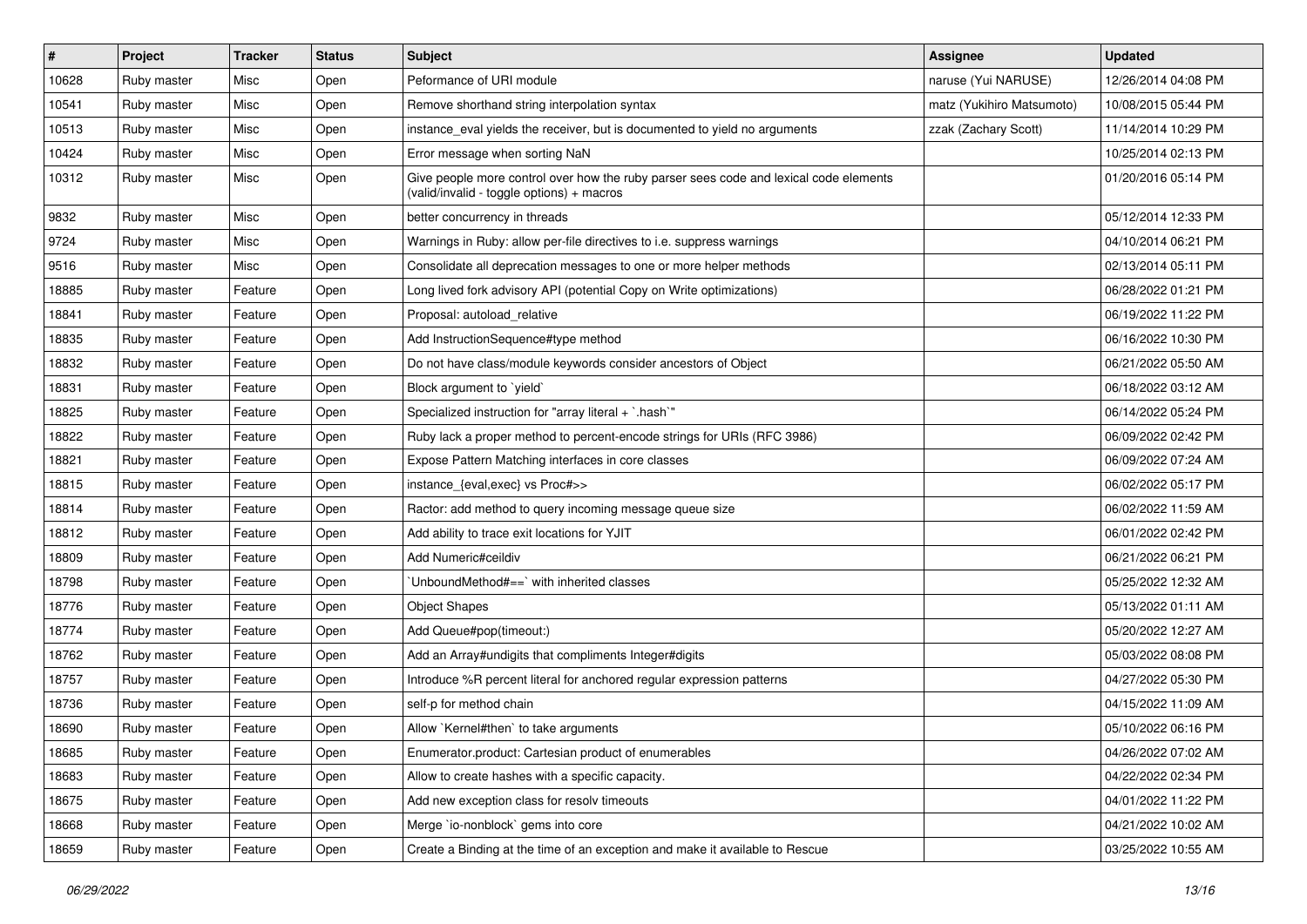| #     | Project     | <b>Tracker</b> | <b>Status</b> | <b>Subject</b>                                                                            | <b>Assignee</b>                         | <b>Updated</b>      |
|-------|-------------|----------------|---------------|-------------------------------------------------------------------------------------------|-----------------------------------------|---------------------|
| 18654 | Ruby master | Feature        | Open          | Enhancements to prettyprint                                                               | akr (Akira Tanaka)                      | 05/12/2022 01:44 PM |
| 18647 | Ruby master | Feature        | Open          | Non-recursive option for iseq-targeted Tracepoints in ruby 2.6+                           |                                         | 03/18/2022 09:41 AM |
| 18644 | Ruby master | Feature        | Open          | Coerce anything callable to a Proc                                                        |                                         | 06/18/2022 05:28 PM |
| 18642 | Ruby master | Feature        | Open          | Named ripper fields                                                                       |                                         | 05/12/2022 01:37 PM |
| 18640 | Ruby master | Feature        | Open          | default empty string argument for `String#sub` and `String#sub!`, e.g. `"hello".sub("I")` |                                         | 03/19/2022 02:33 AM |
| 18639 | Ruby master | Feature        | Open          | Update Unicode data to Unicode Version 15.0.0                                             | duerst (Martin Dürst)                   | 03/22/2022 07:38 PM |
| 18630 | Ruby master | Feature        | Open          | Introduce general `IO#timeout` and `IO#timeout=`for all (non-)blocking operations.        |                                         | 04/21/2022 09:36 AM |
| 18617 | Ruby master | Feature        | Open          | Allow multiples keys in Hash#[] acting like Hash#dig                                      |                                         | 03/10/2022 01:36 PM |
| 18603 | Ruby master | Feature        | Open          | Allow syntax like obj.method(arg)=value                                                   |                                         | 02/27/2022 05:04 PM |
| 18597 | Ruby master | Feature        | Open          | Strings need a named method like 'dup' that doesn't duplicate if receiver is mutable      |                                         | 02/26/2022 11:56 PM |
| 18594 | Ruby master | Feature        | Open          | Add a #to h method on URI::Generic                                                        |                                         | 03/31/2022 01:18 PM |
| 18593 | Ruby master | Feature        | Open          | Add back URI.escape                                                                       |                                         | 02/18/2022 07:45 PM |
| 18583 | Ruby master | Feature        | Open          | Pattern-matching: API for custom unpacking strategies?                                    |                                         | 03/17/2022 01:10 PM |
| 18576 | Ruby master | Feature        | Open          | Rename `ASCII-8BIT` encoding to `BINARY`                                                  |                                         | 03/17/2022 03:06 PM |
| 18573 | Ruby master | Feature        | Open          | Object#pack1                                                                              |                                         | 02/08/2022 08:51 AM |
| 18568 | Ruby master | Feature        | Open          | Explore lazy RubyGems boot to reduce need for --disable-gems                              |                                         | 02/17/2022 07:15 AM |
| 18564 | Ruby master | Feature        | Open          | Add Exception#detailed_message                                                            | mame (Yusuke Endoh)                     | 02/01/2022 08:06 PM |
| 18559 | Ruby master | Feature        | Open          | Allocation tracing: Objects created by the parser are attributed to Kernel.require        |                                         | 06/28/2022 12:21 PM |
| 18554 | Ruby master | Feature        | Open          | Move unicode_normalize to a default gem                                                   |                                         | 01/31/2022 05:51 PM |
| 18551 | Ruby master | Feature        | Open          | Make Range#reverse_each to raise an exception if endless                                  |                                         | 01/28/2022 11:13 PM |
| 18515 | Ruby master | Feature        | Open          | Add Range#reverse_each implementation for performance                                     |                                         | 01/31/2022 02:23 AM |
| 18498 | Ruby master | Feature        | Open          | Introduce a public WeakKeysMap that compares by equality                                  |                                         | 02/20/2022 04:06 PM |
| 18494 | Ruby master | Feature        | Open          | [RFC] ENV["RUBY_GC_"]= changes GC parameters dynamically                                  |                                         | 01/17/2022 11:15 PM |
| 18478 | Ruby master | Feature        | Open          | Module#constant_pairs                                                                     |                                         | 01/11/2022 07:55 PM |
| 18477 | Ruby master | Feature        | Open          | Float#sqrt and Integer#sqrt                                                               |                                         | 01/11/2022 07:34 PM |
| 18463 | Ruby master | Feature        | Open          | Random number generation with xoshiro                                                     |                                         | 02/13/2022 09:12 AM |
| 18462 | Ruby master | Feature        | Open          | Proposal to merge WASI based WebAssembly support                                          |                                         | 03/24/2022 03:05 AM |
| 18440 | Ruby master | Feature        | Open          | YJIT is enabled if any YJIT tuning options are set                                        |                                         | 12/30/2021 08:17 PM |
| 18439 | Ruby master | Feature        | Open          | Support YJIT for VC++                                                                     | maximecb (Maxime<br>Chevalier-Boisvert) | 01/10/2022 11:29 PM |
| 18438 | Ruby master | Feature        | Open          | Add `Exception#additional message` to show additional error information                   |                                         | 02/07/2022 02:55 AM |
| 18423 | Ruby master | Feature        | Open          | Installing stable versions like 3.0.3 from source generates fatal error by make           |                                         | 12/23/2021 11:44 PM |
| 18418 | Ruby master | Feature        | Open          | Add Net::HTTP#security_level=                                                             |                                         | 12/19/2021 11:58 AM |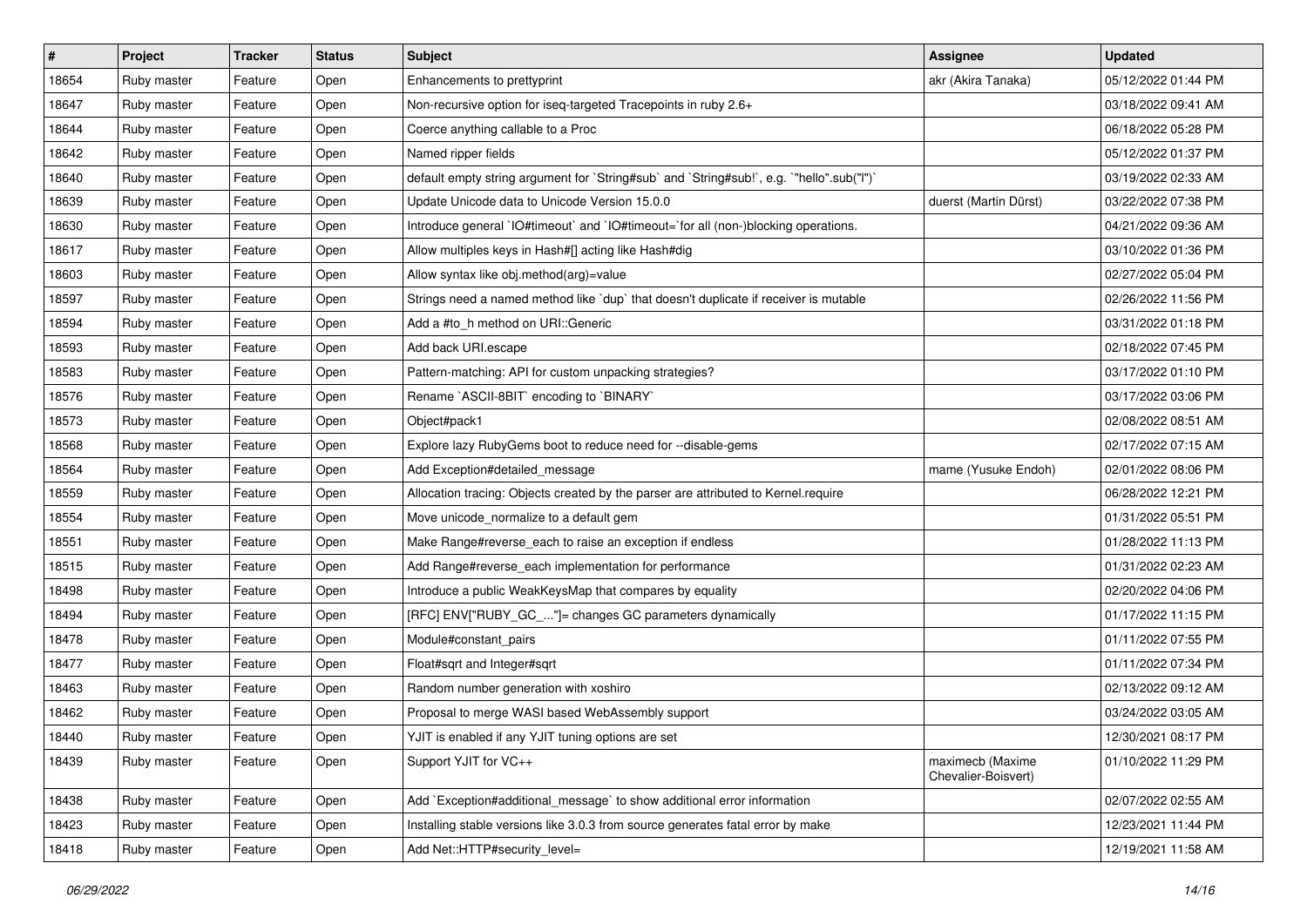| #     | Project     | <b>Tracker</b> | <b>Status</b> | Subject                                                                                                                                                               | <b>Assignee</b>            | <b>Updated</b>      |
|-------|-------------|----------------|---------------|-----------------------------------------------------------------------------------------------------------------------------------------------------------------------|----------------------------|---------------------|
| 18411 | Ruby master | Feature        | Open          | Introduce `Fiber.blocking` for disabling scheduler.                                                                                                                   |                            | 12/23/2021 05:10 PM |
| 18410 | Ruby master | Feature        | Open          | Proposal to make inspect include underscores on numerics                                                                                                              |                            | 12/16/2021 09:07 AM |
| 18402 | Ruby master | Feature        | Open          | Argument Labels                                                                                                                                                       |                            | 01/31/2022 06:14 PM |
| 18401 | Ruby master | Feature        | Open          | Rework `require relative` to add the "current path" on `\$LOAD PATH`                                                                                                  |                            | 12/09/2021 05:41 PM |
| 18395 | Ruby master | Feature        | Open          | Introduce Array#subtract! for performance                                                                                                                             |                            | 12/08/2021 04:42 PM |
| 18384 | Ruby master | Feature        | Open          | Pattern Match Object                                                                                                                                                  |                            | 05/07/2022 06:01 PM |
| 18376 | Ruby master | Feature        | Open          | Version comparison API                                                                                                                                                |                            | 12/30/2021 10:33 AM |
| 18369 | Ruby master | Feature        | Open          | users.detect(:name, "Dorian") as shorthand for users.detect { $ user $ user.name == "Dorian" }                                                                        |                            | 12/03/2021 02:23 PM |
| 18368 | Ruby master | Feature        | Open          | Range#step semantics for non-Numeric ranges                                                                                                                           |                            | 02/02/2022 03:42 PM |
| 18360 | Ruby master | Feature        | Open          | PrettyPrint enhancements                                                                                                                                              |                            | 11/24/2021 12:15 AM |
| 18357 | Ruby master | Feature        | Open          | Proposal: stop raising when block passed to IO#each * closes the IO                                                                                                   |                            | 11/22/2021 09:03 PM |
| 18334 | Ruby master | Feature        | Open          | ENV#to_h returns a new Hash object but Hash#to_h does not, which can cause<br>inconsistencies                                                                         |                            | 11/17/2021 05:46 PM |
| 18332 | Ruby master | Feature        | Open          | a ? b                                                                                                                                                                 |                            | 12/29/2021 04:38 AM |
| 18331 | Ruby master | Feature        | Open          | Kernel.#Time                                                                                                                                                          |                            | 11/13/2021 12:41 PM |
| 18296 | Ruby master | Feature        | Open          | Custom exception formatting should override `Exception#full_message`.                                                                                                 |                            | 12/15/2021 08:49 PM |
| 18291 | Ruby master | Feature        | Open          | When use $=$ with named group, if regex is on the right side, variable not defined.                                                                                   |                            | 11/06/2021 12:36 PM |
| 18285 | Ruby master | Feature        | Open          | NoMethodError#message uses a lot of CPU/is really expensive to call                                                                                                   |                            | 01/30/2022 12:45 PM |
| 18275 | Ruby master | Feature        | Open          | Add an option to define_method to not capture the surrounding environment                                                                                             | ko1 (Koichi Sasada)        | 12/03/2021 02:34 PM |
| 18265 | Ruby master | Feature        | Open          | Self-contained one-binary feature which discuss on ruby kaigi 2021 day 2, I Ruby<br>Committers vs the World / CRuby Committers                                        |                            | 10/24/2021 04:11 PM |
| 18262 | Ruby master | Feature        | Open          | Enumerator::Lazy#partition                                                                                                                                            |                            | 11/20/2021 10:17 AM |
| 18259 | Ruby master | Feature        | Open          | Support quarter spec %q in Time#strftime                                                                                                                              |                            | 10/21/2021 12:15 PM |
| 18256 | Ruby master | Feature        | Open          | Change the canonical name of Thread::Mutex, Thread::Queue, Thread::SizedQueue and<br>Thread::ConditionVariable to just Mutex, Queue, SizedQueue and ConditionVariable |                            | 10/20/2021 10:59 PM |
| 18242 | Ruby master | Feature        | Open          | Parser makes multiple assignment sad in confusing way                                                                                                                 |                            | 10/09/2021 07:58 AM |
| 18228 | Ruby master | Feature        | Open          | Add a 'timeout' option to 'IO.copy_stream'                                                                                                                            |                            | 10/01/2021 05:10 AM |
| 18227 | Ruby master | Feature        | Open          | Static class initialization.                                                                                                                                          | ioquatix (Samuel Williams) | 09/29/2021 09:21 PM |
| 18194 | Ruby master | Feature        | Open          | No easy way to format exception messages per thread/fiber scheduler context.                                                                                          | mame (Yusuke Endoh)        | 09/29/2021 10:10 AM |
| 18181 | Ruby master | Feature        | Open          | Introduce Enumerable#min with value, max with value, and minmax with value                                                                                            |                            | 01/25/2022 07:33 AM |
| 18179 | Ruby master | Feature        | Open          | Add Math methods to Numeric                                                                                                                                           |                            | 03/24/2022 02:54 PM |
| 18168 | Ruby master | Feature        | Open          | Add ActiveSupport deep_transform_values to Ruby                                                                                                                       |                            | 09/15/2021 05:29 AM |
| 18162 | Ruby master | Feature        | Open          | Shorthand method Proc#isolate to create isolated proc objects                                                                                                         |                            | 09/13/2021 02:33 AM |
| 18159 | Ruby master | Feature        | Open          | Integrate functionality of dead_end gem into Ruby                                                                                                                     | matz (Yukihiro Matsumoto)  | 06/17/2022 02:06 PM |